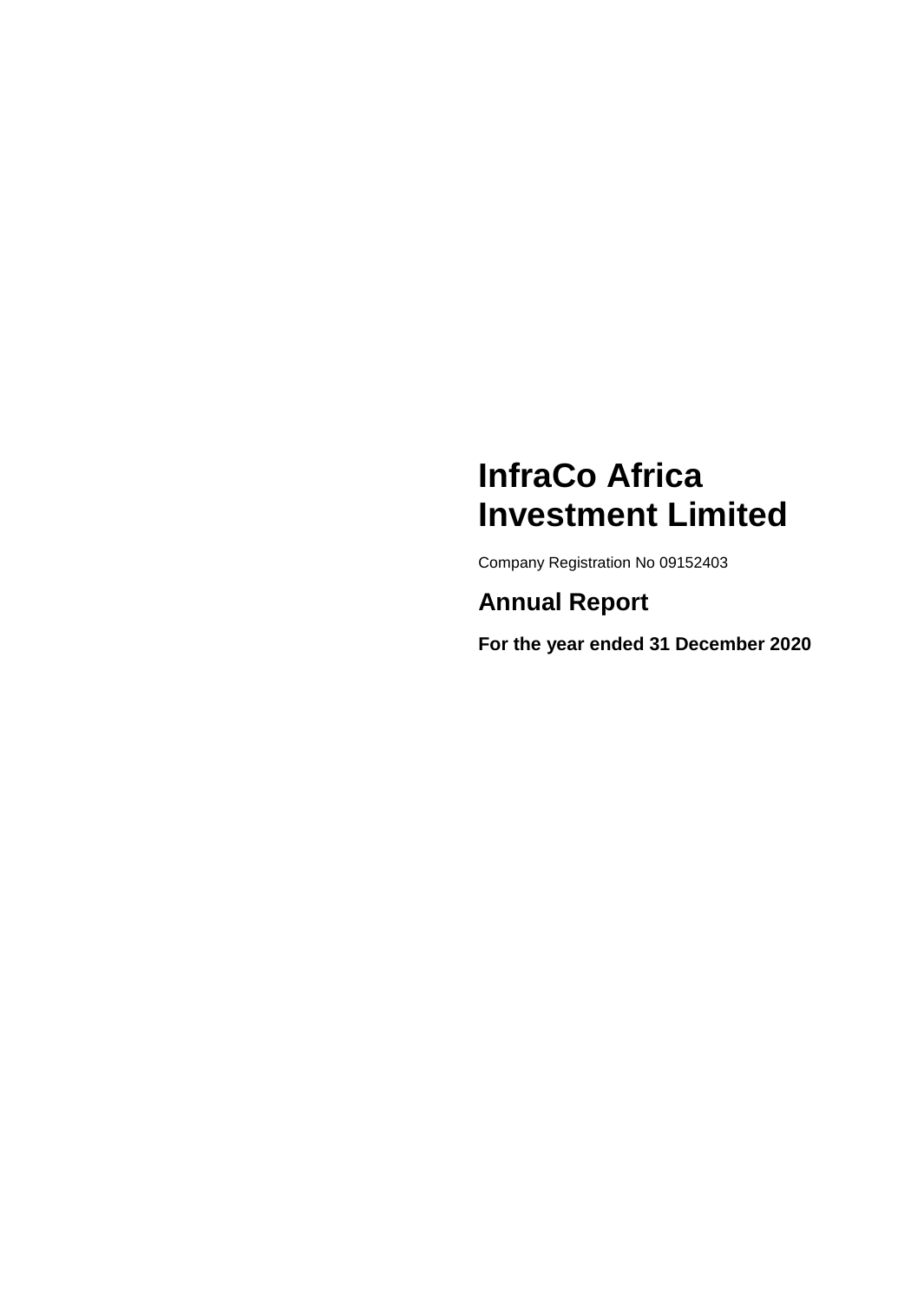## **COMPANY INFORMATION**

| <b>Directors</b>         | <b>Michael Barry Chilton</b><br>James Lionel Cohen<br>Godfrey Morgin Mwindaare<br>Tania Louise Songini<br>Philippe Valahu (Chair) |
|--------------------------|-----------------------------------------------------------------------------------------------------------------------------------|
| <b>Company secretary</b> | Vistra Company Secretaries Limited                                                                                                |
| <b>Registered number</b> | 09152403                                                                                                                          |
| <b>Registered office</b> | 6 Bevis Marks<br>London<br>United Kingdom<br>EC <sub>3</sub> A 7BA                                                                |
| Independent auditors     | <b>BDO LLP</b><br>Chartered Accountants & Statutory Auditor<br>55 Baker Street<br>London<br>W1U 7EU                               |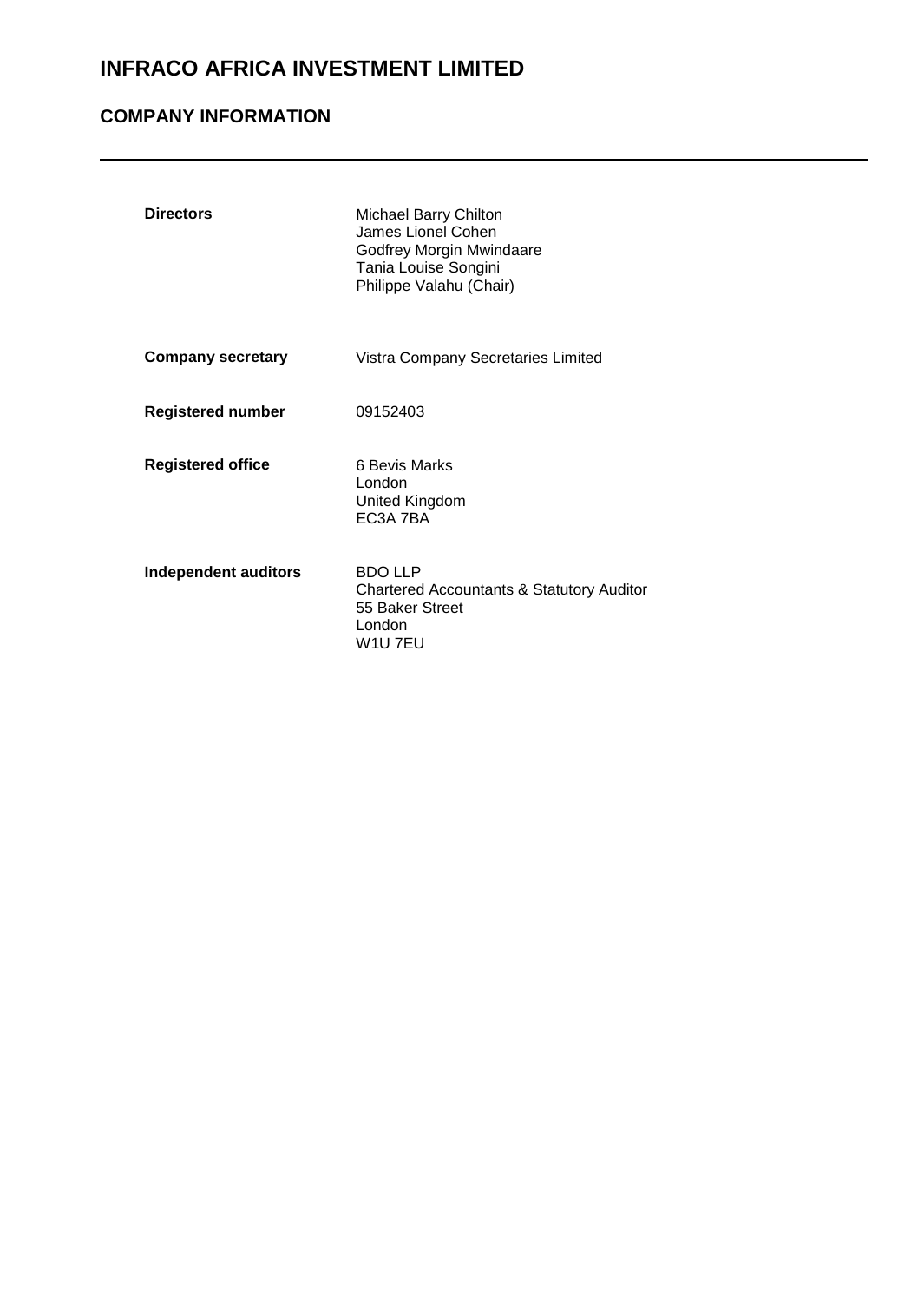## **CONTENTS**

|                                                 | Page           |
|-------------------------------------------------|----------------|
| <b>Directors' Report</b>                        | $1 - 2$        |
| <b>Statement of Directors' Responsibilities</b> | 3              |
| <b>Independent Auditor's Report</b>             | $4 - 6$        |
| <b>Statement of Comprehensive Income</b>        | $\overline{7}$ |
| <b>Statement of Financial Position</b>          | 8              |
| <b>Statement of Changes in Equity</b>           | 9              |
| <b>Statement of Cash Flows</b>                  | 10             |
| <b>Notes to the Financial Statements</b>        | $11 - 29$      |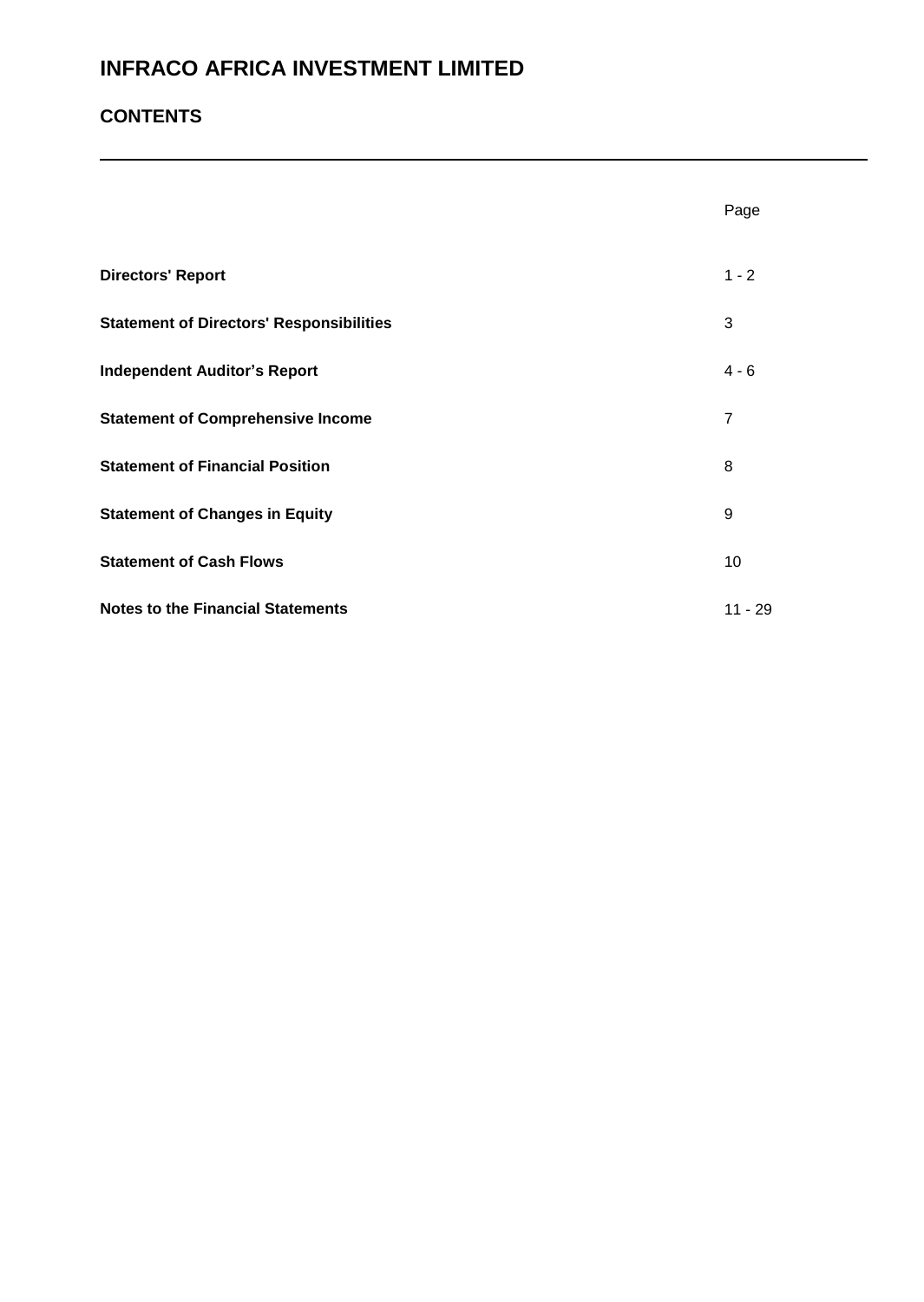### **DIRECTORS' REPORT FOR THE YEAR ENDED 31 DECEMBER 2020**

The Directors present their Report together with the financial statements of InfraCo Africa Investment Limited (the "Company") for the year ended 31 December 2020.

#### **Directors**

The Directors who served during the year were:

Michael Barry Chilton James Lionel Cohen Godfrey Morgin Mwindaare Tania Louise Songini Phillippe Valahu

#### **Principal activities**

The principal activities of the Company are to make investments in eligible infrastructure businesses with the objective of:

- (a) addressing market failures in the supply of capital to early stage infrastructure projects in eligible countries which can delay and sometimes prevent financial close of viable infrastructure projects; and
- (b) in certain cases, facilitating the accelerated construction and completion of Infrastructure Projects that satisfy the criteria for bridge Investments and/or impact Investments.

#### **Dividends**

The Directors do not recommend the payment of a dividend (2019: £nil).

#### **Review of operations and financial results**

The results of the Company for the year, set out on page 7, show a loss on ordinary activities before tax of £2,991,525 (2019: £191,771). The shareholders' equity of the Company, set out on page 8, is £34,750,323 (2019: a deficit of £198,152).

#### **Going concern**

The financial statements have been prepared on a going concern basis, which assumes the Company will continue in operational existence for the foreseeable future. The Directors have prepared financial forecasts and projections for the three years to 31 December 2023 and the Directors have made supported assumptions regarding future funding, and share capital to be issued, which the Directors feel is sufficient for the financial statements to be prepared on the going concern basis.

This assessment is supported by the following:

- the Directors' assessment includes the requirement of the Company's shareholders to always hold sufficient contingency cash to cover a specified period of future expected costs. This would cover any potential cash deficit that might arise in the next 12 months; and
- cashflow is controlled by management with considerable oversight and enforced controls in relation to cash disbursement procedures. Existing cash resources will be used on those opportunities submitted in our needs letter to relevant members of the PIDG Trust . Commitments to make any future investments are purely contingent on receiving further funding from relevant PIDG Trust members.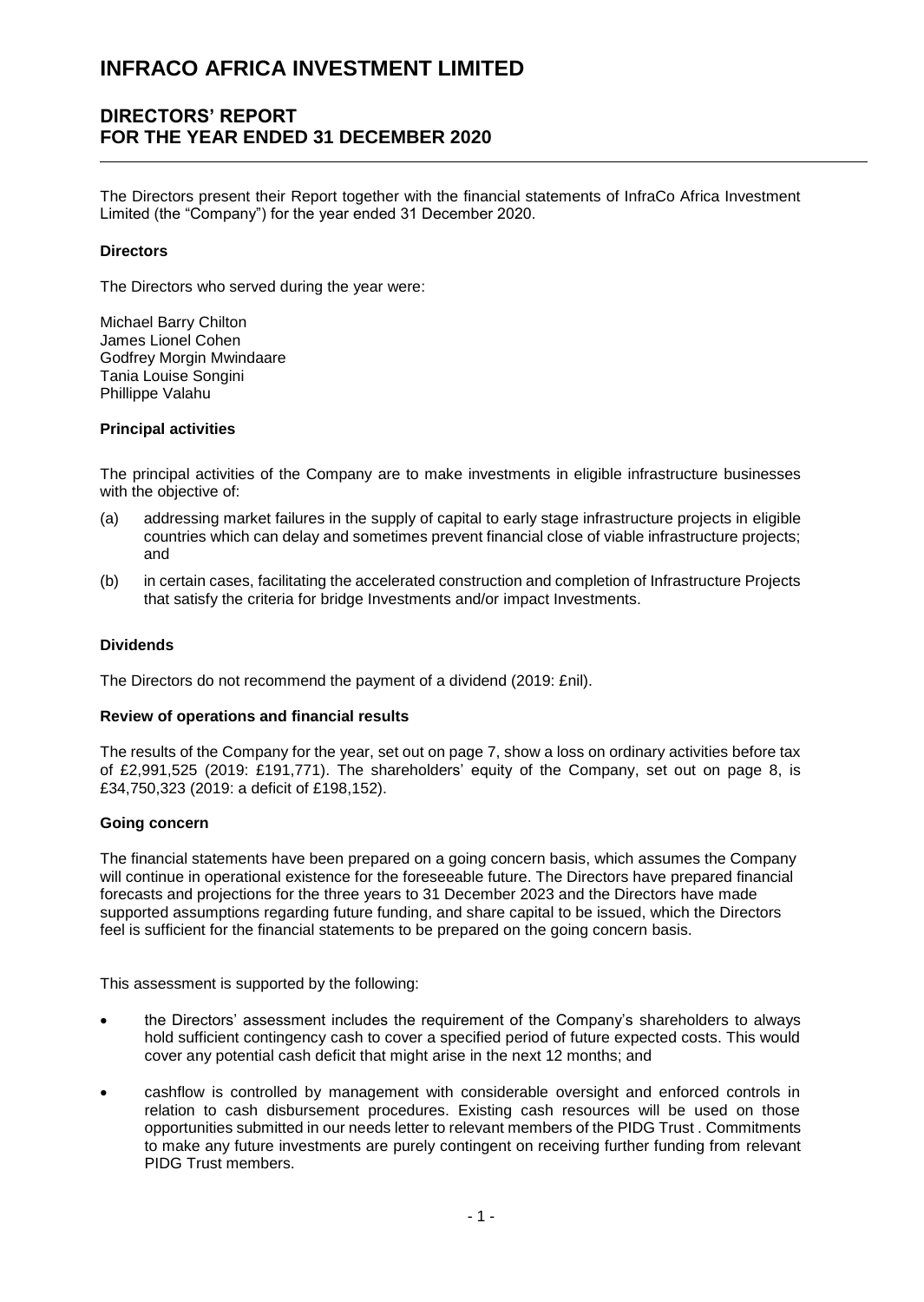### **DIRECTORS' REPORT FOR THE YEAR ENDED 31 DECEMBER 2020**

#### **Statement of disclosure to the auditor**

Each of the persons who are Directors at the time when this Directors' Report is approved has confirmed that:

- so far as that Director is aware, there is no relevant audit information of which the Company's auditor is unaware; and
- that Director has taken all the steps that ought to have been taken as a Director in order to be aware of any relevant audit information and to establish that the Company's auditor is aware of that information.

#### **Post balance sheet events**

The Directors continue to examine the potential risks related to the following ongoing events:

- The potential risks related to the United Kingdom's departure from the European Union on 31 January 2020 ("Brexit"). The transition period came to an end on 31 December 2020, therefore the situation, and any resulting impact, of this is still being monitored closely. Any potential consequence of Brexit has been monitored since the result of the referendum on 23 June 2016 with no material effect realised. This, together with the current status of funding and the geographical location of the main business activities in sub-Saharan African, supports the Directors' forecast that any future impact will be low;
- On 4 February 2021, InfraCo Africa Investment subscribed to the Acorn Holdings Ltd Real Estate Investment Trust (REIT) committing to support the delivery of affordable student accommodation in Nairobi, Kenya. The US\$10m (Kenyan Shilling Equivalent) investment will enable Acorn Holdings Ltd to scale its business, building on the company's track record of delivering purpose-built affordable student housing in Kenya. Additionally, it will help to mobilise local capital markets; and
- The Group anticipates continued reduction in travel and staff working from home, pending advice from the UK government. The Directors will continue to work with senior management to closely monitor the situation and assess any future impact the pandemic might have into 2021. Business planning in the year has taken this into account and no serious impact on the Group's results is expected. Whilst there is pressure on members' budgets due to COVID-19, members have confirmed their ongoing support for the funding for the Group.

#### **Auditors**

The auditor for the year was BDO LLP.

In preparing this report, the Directors have taken advantage of the small companies' exemptions provided by section 415A of the Companies Act 2006.

This report was approved by the Board and signed on its behalf.

ł.

Michael Barry Chilton **Director**

30 March 2021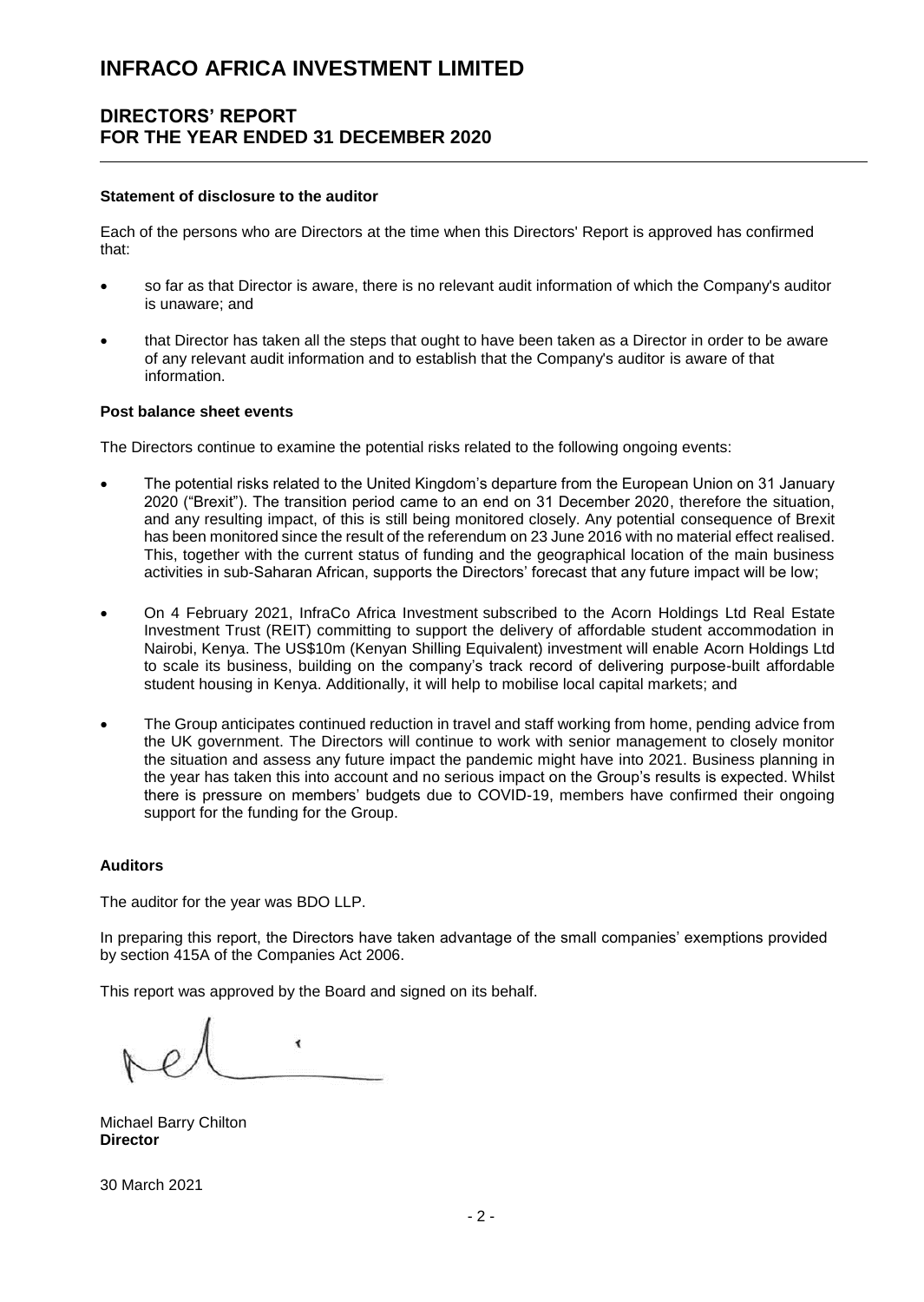### **STATEMENT OF DIRECTORS' RESPONSIBILITIES FOR THE YEAR ENDED 31 DECEMBER 2020**

The Directors are responsible for preparing the Directors' Report and the financial statements in accordance with applicable law and regulations.

Company law requires the Directors to prepare financial statements for each financial year. Under that law the directors have elected to prepare the financial statements in accordance with international accounting standards in conformity with the requirements of the Companies Act 2006. Under company law the directors must not approve the financial statements unless they are satisfied that they give a true and fair view of the state of affairs of the Company and the profit or loss of the Company for that period.

In preparing these financial statements, the Directors are required to:

- select suitable accounting policies and then apply them consistently;
- make judgements and accounting estimates which are reasonable and prudent;
- state whether they have been prepared in accordance with international accounting standards in conformity with the requirements of the Companies Act 2006, subject to any material departures disclosed and explained in the financial statements;
- assess the Company's ability to continue as a going concern, disclosing, as applicable, matters relating to going concern; and
- use the going concern basis of accounting unless they either intend to liquidate the Company or to cease operations, or have no realistic alternative but to do so.

The Directors are responsible for keeping adequate accounting records which are sufficient to show and explain the Company's transactions and disclose with reasonable accuracy at any time the financial position of the Company and enable them to ensure that the financial statements comply with the Companies Act 2006. They are also responsible for safeguarding the assets of the Company and hence for taking reasonable steps for the prevention and detection of fraud and other irregularities.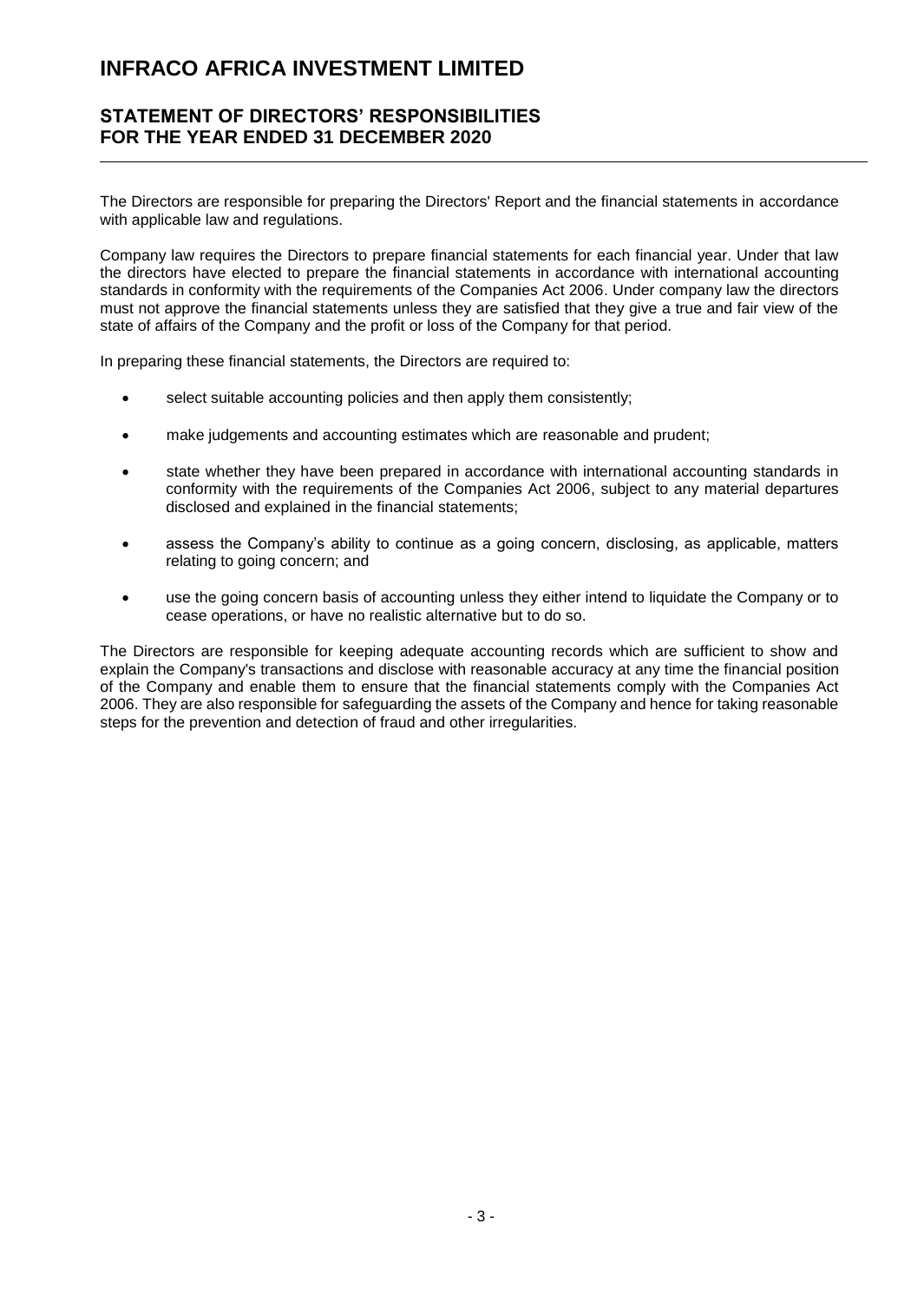### **INDEPENDENT AUDITOR'S REPORT TO THE MEMBERS OF INFRACO AFRICA INVESTMENT LIMITED FOR THE YEAR ENDED 31 DECEMBER 2020**

#### **Opinion**

We have audited the financial statements of InfraCo Africa Investment Limited ("the Company") for the vear ended 31 December 2020 which comprise the Statement of Comprehensive Income, the Statement of Financial Position, the Statement of Changes in Equity, the Statement of Cash Flow, and the notes to the financial statements, including a summary of significant accounting policies. The financial reporting framework that has been applied in their preparation is applicable law and international accounting standards in conformity with the requirements of the Companies Act 2006.

In our opinion the financial statements:

- give a true and fair view of the state of the Company's affairs as at 31 December 2020 and of its loss for the year then ended;
- have been properly prepared in accordance with international accounting standards in conformity with the requirements of the Companies Act 2006; and
- have been prepared in accordance with the requirements of the Companies Act 2006.

#### **Basis for opinion**

We conducted our audit in accordance with International Standards on Auditing (UK) (ISAs (UK)) and applicable law. Our responsibilities under those standards are further described in the Auditor's responsibilities for the audit of the financial statements section of our report. We are independent of the Company in accordance with the ethical requirements that are relevant to our audit of the financial statements in the UK, including the FRC's Ethical Standard, and we have fulfilled our other ethical responsibilities in accordance with these requirements. We believe that the audit evidence we have obtained is sufficient and appropriate to provide a basis for our opinion.

#### **Conclusions relating to going concern**

We have nothing to report in respect of the following matters in relation to which the ISAs (UK) require us to report to you where:

- the Directors' use of the going concern basis of accounting in the preparation of the financial statements is not appropriate; or
- the Directors have not disclosed in the financial statements any identified material uncertainties that may cast significant doubt about the Company's ability to continue to adopt the going concern basis of accounting for a period of at least twelve months from the date when the financial statements are authorised for issue.

### **Other information**

The Directors are responsible for the other information. The other information comprises the information included in the Annual Report, other than the financial statements and our auditor's report thereon. Our opinion on the financial statements does not cover the other information and, except to the extent otherwise explicitly stated in our report, we do not express any form of assurance conclusion thereon.

In connection with our audit of the financial statements, our responsibility is to read the other information and, in doing so, consider whether the other information is materially inconsistent with the financial statements or our knowledge obtained in the audit or otherwise appears to be materially misstated. If we identify such material inconsistencies or apparent material misstatements, we are required to determine whether there is a material misstatement in the financial statements or a material misstatement of the other information. If, based on the work we have performed, we conclude that there is a material misstatement of this other information, we are required to report that fact.

We have nothing to report in this regard.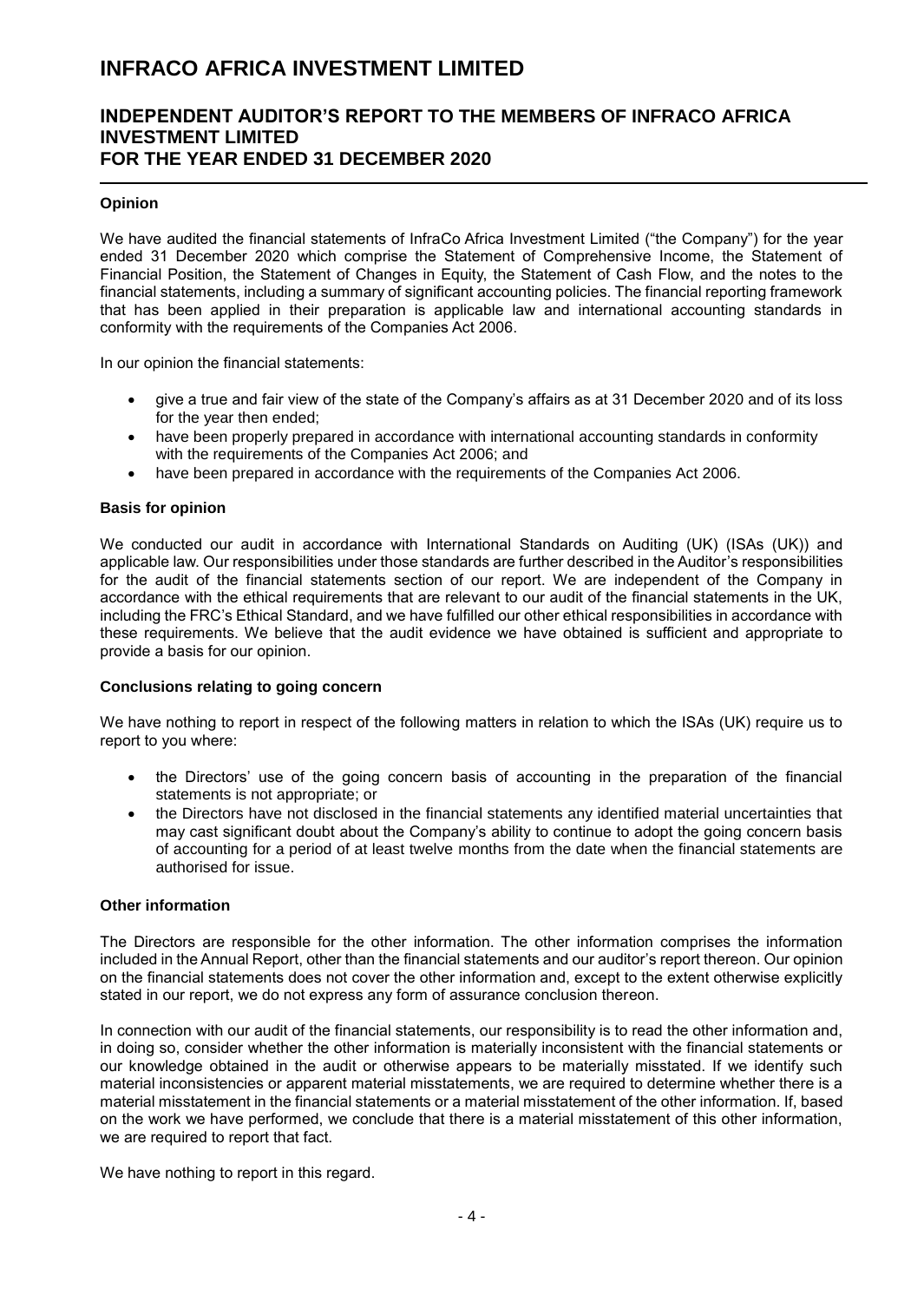### **INDEPENDENT AUDITOR'S REPORT TO THE MEMBERS OF INFRACO AFRICA INVESTMENT LIMITED (Continued) FOR THE YEAR ENDED 31 DECEMBER 2020**

#### **Opinions on other matters prescribed by the Companies Act 2006**

In our opinion, based on the work undertaken in the course of the audit:

- the information given in the Directors' report for the financial year for which the financial statements are prepared is consistent with the financial statements; and
- the Directors' report has been prepared in accordance with applicable legal requirements.

#### **Matters on which we are required to report by exception**

In the light of the knowledge and understanding of the Company and its environment obtained in the course of the audit, we have not identified material misstatements in the Directors' report.

We have nothing to report in respect of the following matters in relation to which the Companies Act 2006 requires us to report to you if, in our opinion;

- adequate accounting records have not been kept, or returns adequate for our audit have not been received from branches not visited by us; or
- the financial statements are not in agreement with the accounting records and returns; or
- certain disclosures of Directors' remuneration specified by law are not made; or
- we have not received all the information and explanations we require for our audit; or
- the Directors were not entitled to take advantage of the small companies' exemptions in preparing the Directors' report and from the requirement to prepare a Strategic report.

#### **Responsibilities of Directors**

As explained more fully in the Statement of Directors Responsibilities, the Directors are responsible for the preparation of the financial statements and for being satisfied that they give a true and fair view, and for such internal control as the Directors determine is necessary to enable the preparation of financial statements that are free from material misstatement, whether due to fraud or error.

In preparing the financial statements, the Directors are responsible for assessing the Company's ability to continue as a going concern, disclosing, as applicable, matters related to going concern and using the going concern basis of accounting unless the Directors either intend to liquidate the Company or to cease operations, or have no realistic alternative but to do so.

#### **Auditor's responsibilities for the audit of the financial statements**

Our objectives are to obtain reasonable assurance about whether the financial statements as a whole are free from material misstatement, whether due to fraud or error, and to issue an auditor's report that includes our opinion. Reasonable assurance is a high level of assurance, but is not a guarantee that an audit conducted in accordance with ISAs (UK) will always detect a material misstatement when it exists. Misstatements can arise from fraud or error and are considered material if, individually or in the aggregate, they could reasonably be expected to influence the economic decisions of users taken on the basis of these financial statements.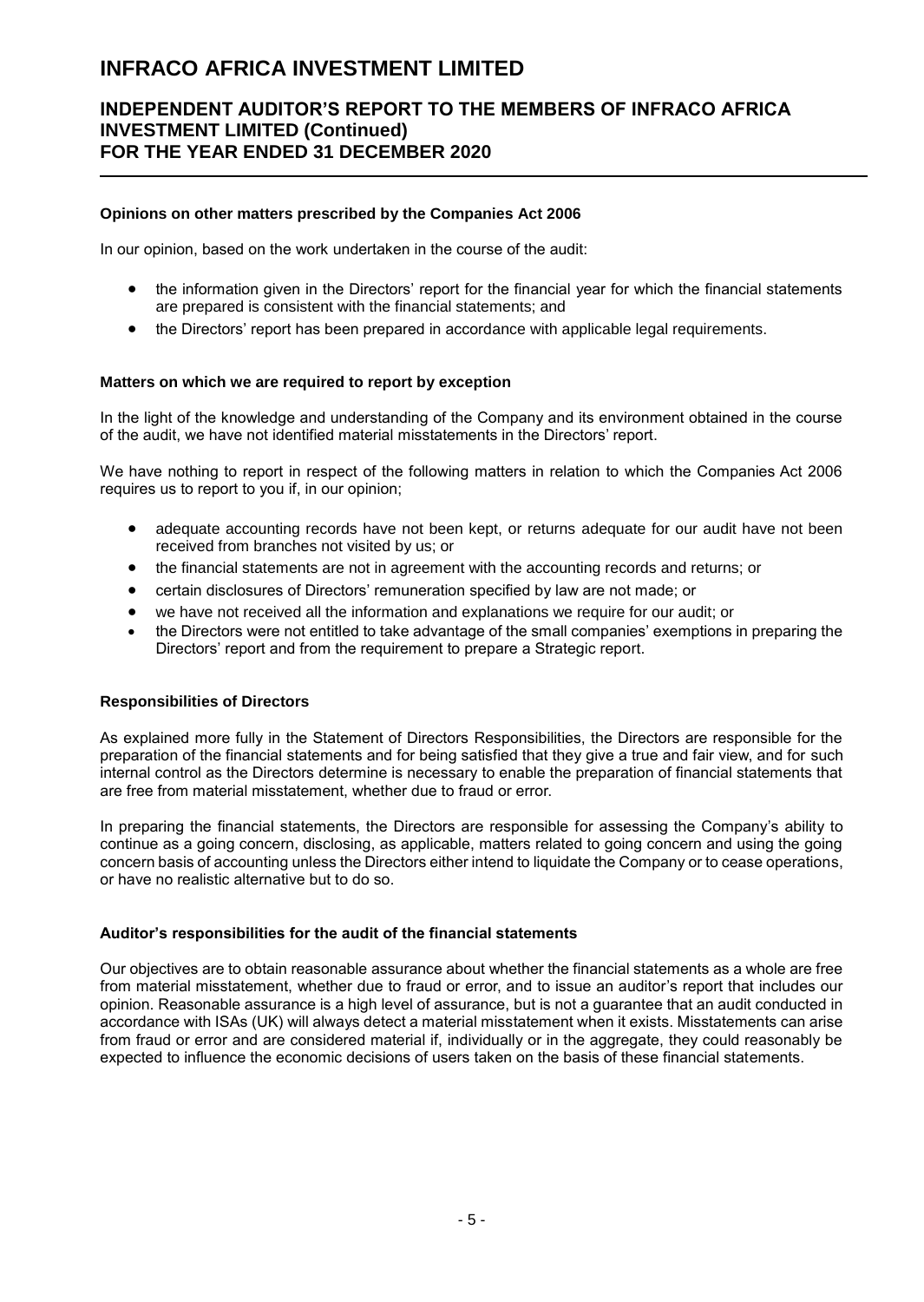### **INDEPENDENT AUDITOR'S REPORT TO THE MEMBERS OF INFRACO AFRICA INVESTMENT LIMITED (Continued) FOR YEAR ENDED 31 DECEMBER 2020**

*Extent to which the audit was capable of detecting irregularities, including fraud*

Irregularities, including fraud, are instances of non-compliance with laws and regulations. We design procedures in line with our responsibilities, outlined above, to detect material misstatements in respect of irregularities, including fraud. The extent to which our procedures are capable of detecting irregularities, including fraud is detailed below:

- reviewing the financial statement disclosures and testing to supporting documentation to assess compliance with relevant laws and regulations;
- enquiring management and the audit committee;
- performing analytical procedures to identify any unusual or unexpected relationships that may indicate risks of material misstatement due to fraud;
- reviewing minutes of meetings of those charged with governance;
- in addressing the risk of fraud through management override of controls, testing the appropriateness of journal entries and other adjustments;
- assessing whether the judgements made in making accounting estimates are indicative of a potential bias; and evaluating the business rationale of any significant transactions that are unusual or outside the normal course of business; and
- considering the effectiveness of the control environment in monitoring compliance with laws and regulations.

Our audit procedures were designed to respond to risks of material misstatement in the financial statements, recognising that the risk of not detecting a material misstatement due to fraud is higher than the risk of not detecting one resulting from error, as fraud may involve deliberate concealment by, for example, forgery, misrepresentations or through collusion. There are inherent limitations in the audit procedures performed and the further removed non-compliance with laws and regulations is from the events and transactions reflected in the financial statements, the less likely we are to become aware of it.

A further description of our responsibilities for the audit of the financial statements is located on the Financial Reporting Council's website at:

[https://www.frc.org.uk/auditorsresponsibilities.](https://www.frc.org.uk/auditorsresponsibilities) This description forms part of our auditor's report.

#### **Use of our report**

This report is made solely to the Company's members, as a body, in accordance with Chapter 3 of Part 16 of the Companies Act 2006. Our audit work has been undertaken so that we might state to the Company's members those matters we are required to state to them in an auditor's report and for no other purpose. To the fullest extent permitted by law, we do not accept or assume responsibility to anyone other than the Company and the Company's members as a body, for our audit work, for this report, or for the opinions we have formed.

 $BDOLI$ 

Peter Smith (Senior Statutory Auditor) For and on behalf of BDO LLP, Statutory Auditor London, UK 30 March 2021

BDO LLP is a limited liability partnership registered in England and Wales (with registered number OC305127).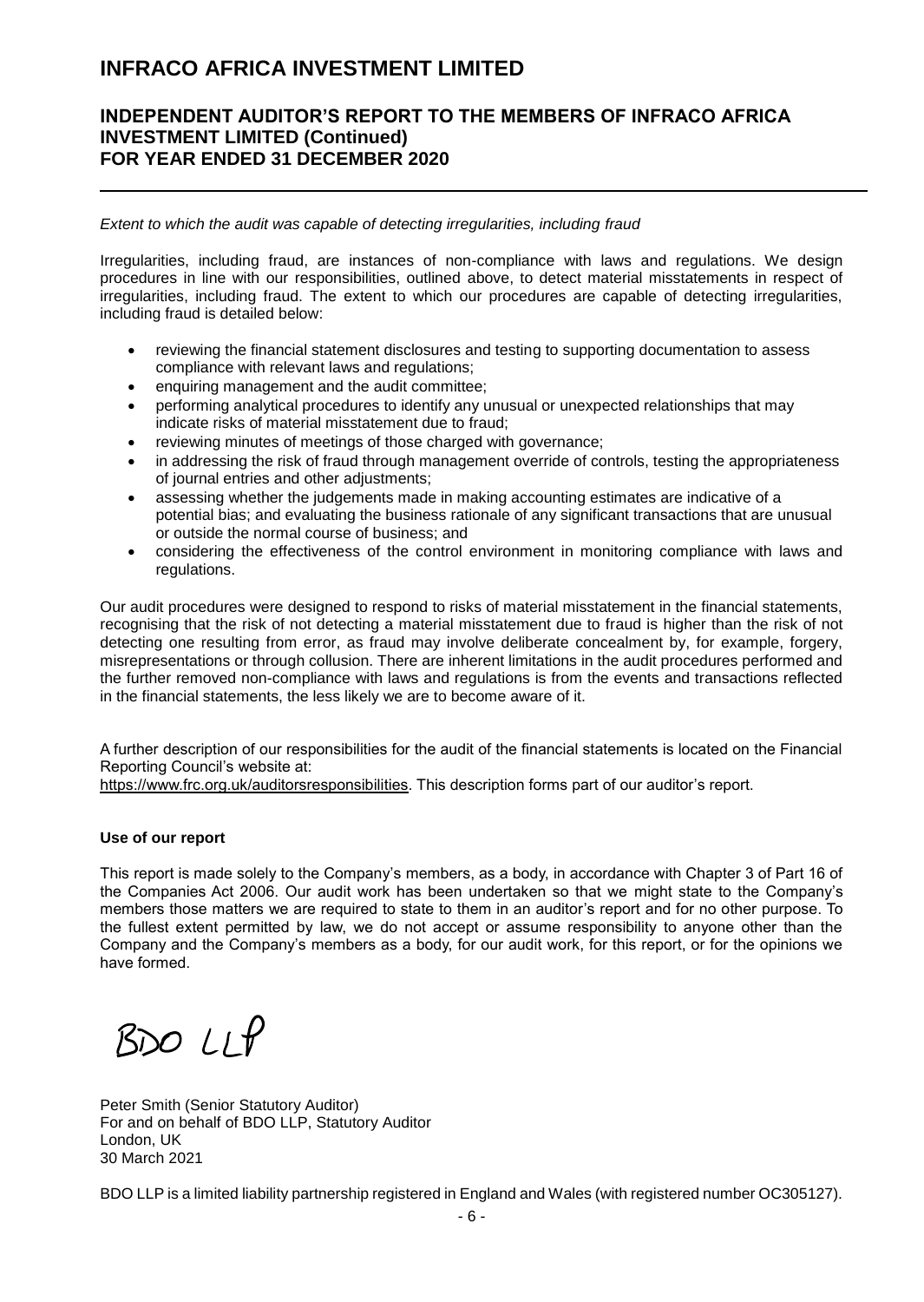### **STATEMENT OF COMPREHENSIVE INCOME FOR THE YEAR ENDED 31 DECEMBER 2020**

|                                                                                                           | <b>Note</b>  | 2020<br>£                                        | 2019<br>£               |
|-----------------------------------------------------------------------------------------------------------|--------------|--------------------------------------------------|-------------------------|
| Income<br>Fair value losses through profit or loss<br>Project development fees<br>Administrative expenses | 3<br>10<br>4 | 32,191<br>(357, 918)<br>(523, 550)<br>(442, 260) | (81, 712)<br>(110, 059) |
| <b>Operating loss</b>                                                                                     | 5            | (1, 291, 537)                                    | (191, 771)              |
| Net foreign exchange differences                                                                          | 6            | (1,699,988)                                      |                         |
| Loss on ordinary activities before taxation                                                               |              | (2,991,525)                                      | (191, 771)              |
| Tax on loss on ordinary activities                                                                        | 11           |                                                  |                         |
| Total comprehensive loss for the year                                                                     |              | (2,991,525)                                      | (191, 771)              |

The statement of comprehensive income has been prepared on the basis that all operations are continuing operations.

The notes on pages 11 to 29 form part of these financial statements.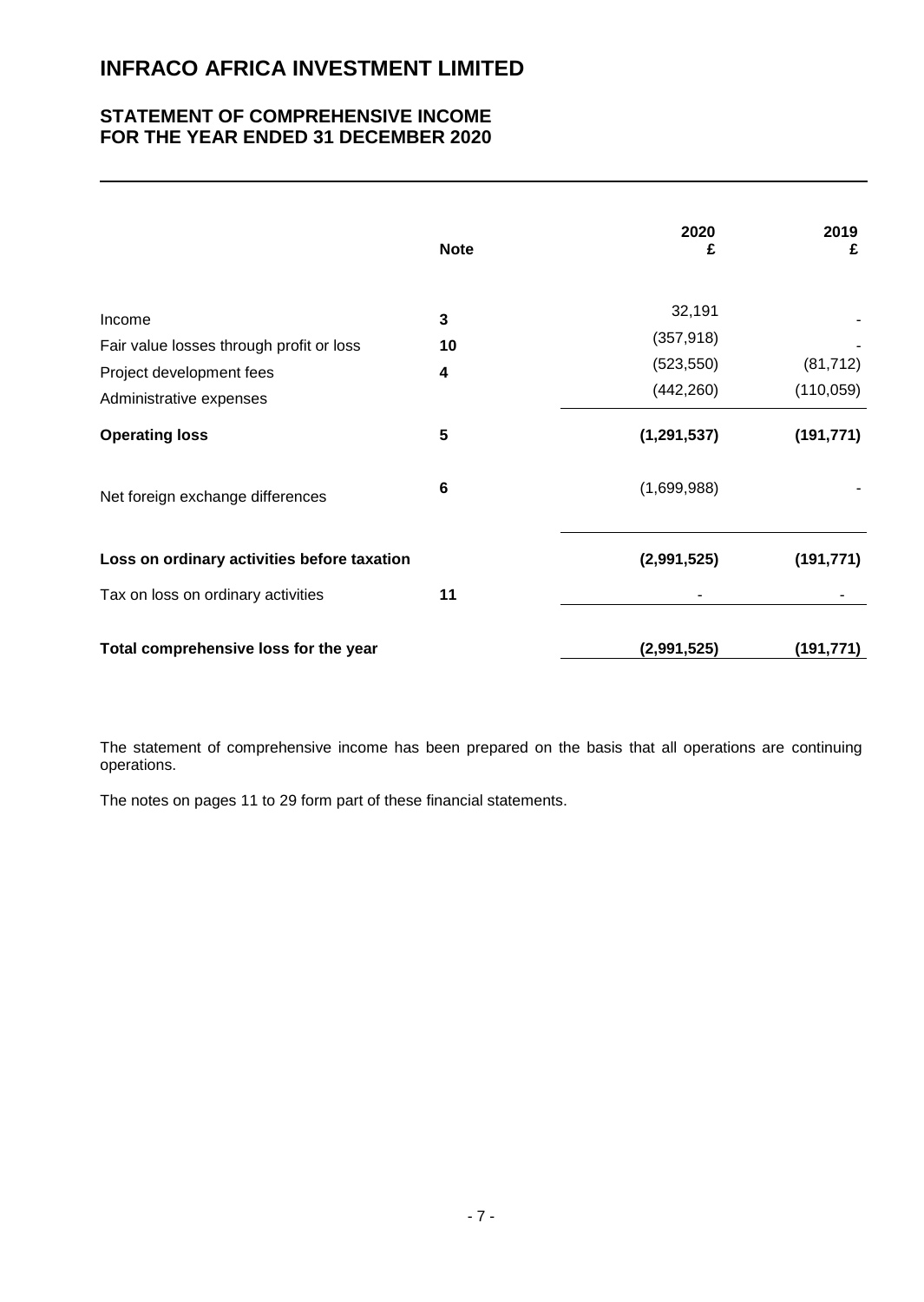Registered number: 09152403

### **STATEMENT OF FINANCIAL POSITION AS AT 31 DECEMBER 2020**

| <b>Assets</b>                                                                     | <b>Note</b> | £                         | 2020<br>£    | £                     | 2019<br>£  |
|-----------------------------------------------------------------------------------|-------------|---------------------------|--------------|-----------------------|------------|
| <b>Current assets</b><br>Trade and other receivables<br>Cash and cash equivalents | 12<br>13    | 43,215<br>15,059,898      |              | 4,144<br>41,475       |            |
| Total current assets                                                              |             |                           | 15,103,113   |                       | 45,619     |
| <b>Non-current assets</b><br>Investments                                          | 14          |                           | 20,055,330   |                       |            |
| <b>Total assets</b>                                                               |             |                           | 35, 158, 443 |                       | 45,619     |
| <b>Equity and liabilities</b>                                                     |             |                           |              |                       |            |
| <b>Capital and reserves</b><br>Share capital<br>Retained earnings                 | 18          | 38,052,130<br>(3,301,807) |              | 112,130<br>(310, 282) |            |
| <b>Total equity</b>                                                               |             |                           | 34,750,323   |                       | (198, 152) |
| <b>Current liabilities</b><br>Trade and other payables                            | 15          |                           | 243,018      |                       | 243,771    |
| <b>Non-current liabilities</b><br>Grant payable                                   | 16          |                           | 165,102      |                       |            |
| <b>Total liabilities</b>                                                          |             |                           | 408,120      |                       | 243,771    |
| <b>Total equity and liabilities</b>                                               |             |                           | 35,158,443   |                       | 45,619     |

The Company's financial statements have been prepared in accordance with the provisions applicable to companies subject to the small companies regime.

The financial statements were approved and authorised for issue by the board and were signed on its behalf by:

 $\overline{\mathbf{t}}$ 

Michael Barry Chilton **Director**

30 March 2021

The notes on pages 11 to 29 form part of these financial statements.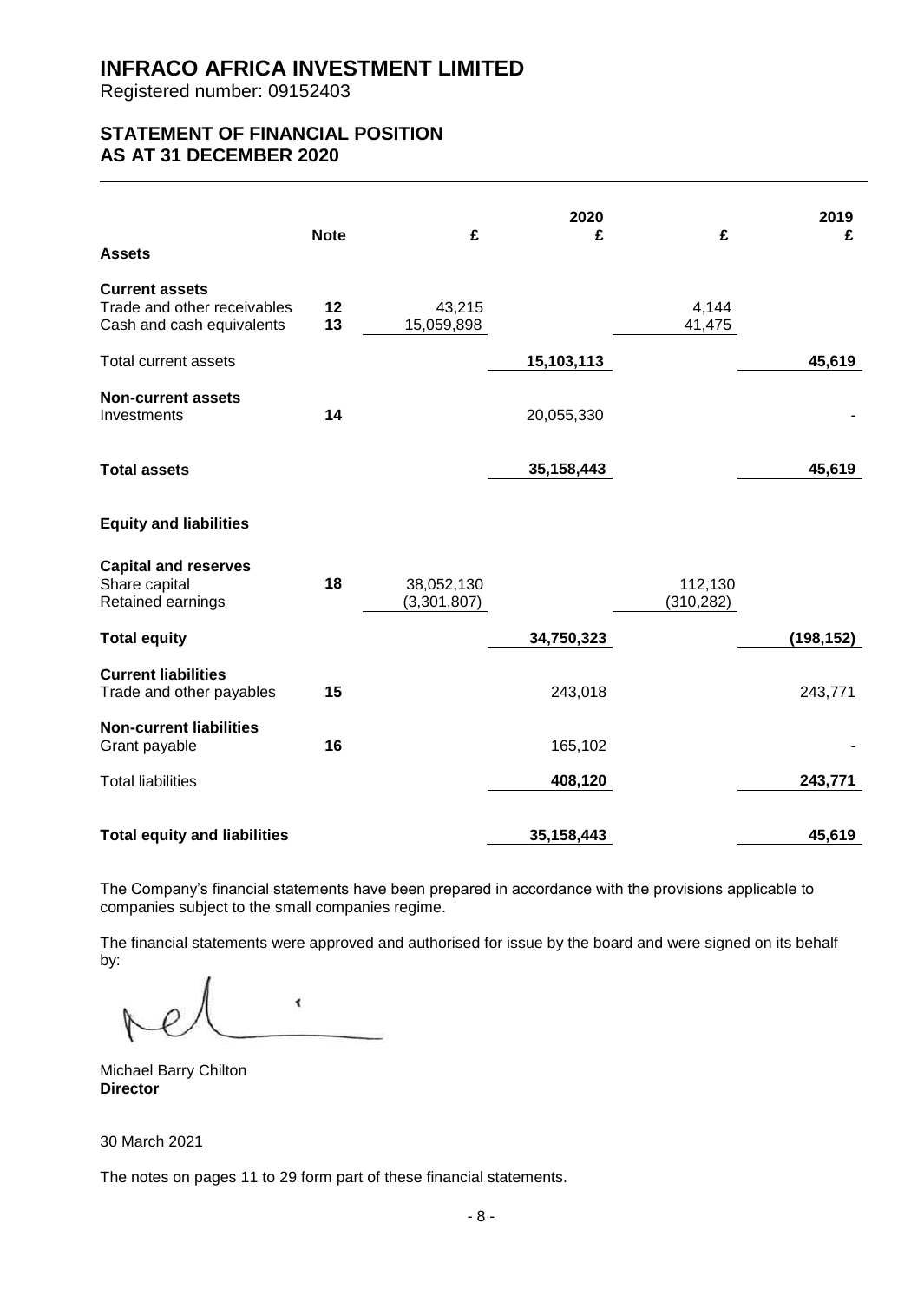### **STATEMENT OF CHANGES IN EQUITY FOR THE YEAR ENDED 31 DECEMBER 2020**

|                                          |             | <b>Share</b><br><b>Capital</b> | <b>Retained</b><br>earnings | Shares to be<br>issued | <b>Attributable</b><br>to owners of<br>the parent |
|------------------------------------------|-------------|--------------------------------|-----------------------------|------------------------|---------------------------------------------------|
|                                          | <b>Note</b> | £                              | £                           | £                      | £                                                 |
| Balance as at 1 January 2019             |             | 1                              | (118, 511)                  | 93,679                 | (24, 831)                                         |
| Loss for the year                        |             |                                | (191, 771)                  |                        | (191, 771)                                        |
| Total comprehensive loss for<br>the year |             |                                | (191, 771)                  |                        | (191, 771)                                        |
| Shares to be issued                      |             |                                |                             | (93, 679)              | (93, 679)                                         |
| Issue of shares                          | 18          | 112,129                        |                             |                        | 112,129                                           |
| Balance at 31 December 2019              |             | 112,130                        | (310, 282)                  |                        | (198, 152)                                        |
| Loss for the year                        |             | ۰                              | (2,991,525)                 | ٠                      | (2,991,525)                                       |
| Total comprehensive loss for<br>the year |             |                                | (2,991,525)                 |                        | (2,991,525)                                       |
| Issue of shares                          | 18          | 37,940,000                     |                             |                        | 37,940,000                                        |
| <b>Balance at 31 December 2020</b>       |             | 38,052,130                     | (3,301,807)                 |                        | 34,750,323                                        |

Retained earnings represents all accumulated retained earnings from the statement of comprehensive income.

Shares to be issued represent contribution from members of the Company towards future share issuance.

The notes on pages 11 to 29 form part of these Financial Statements.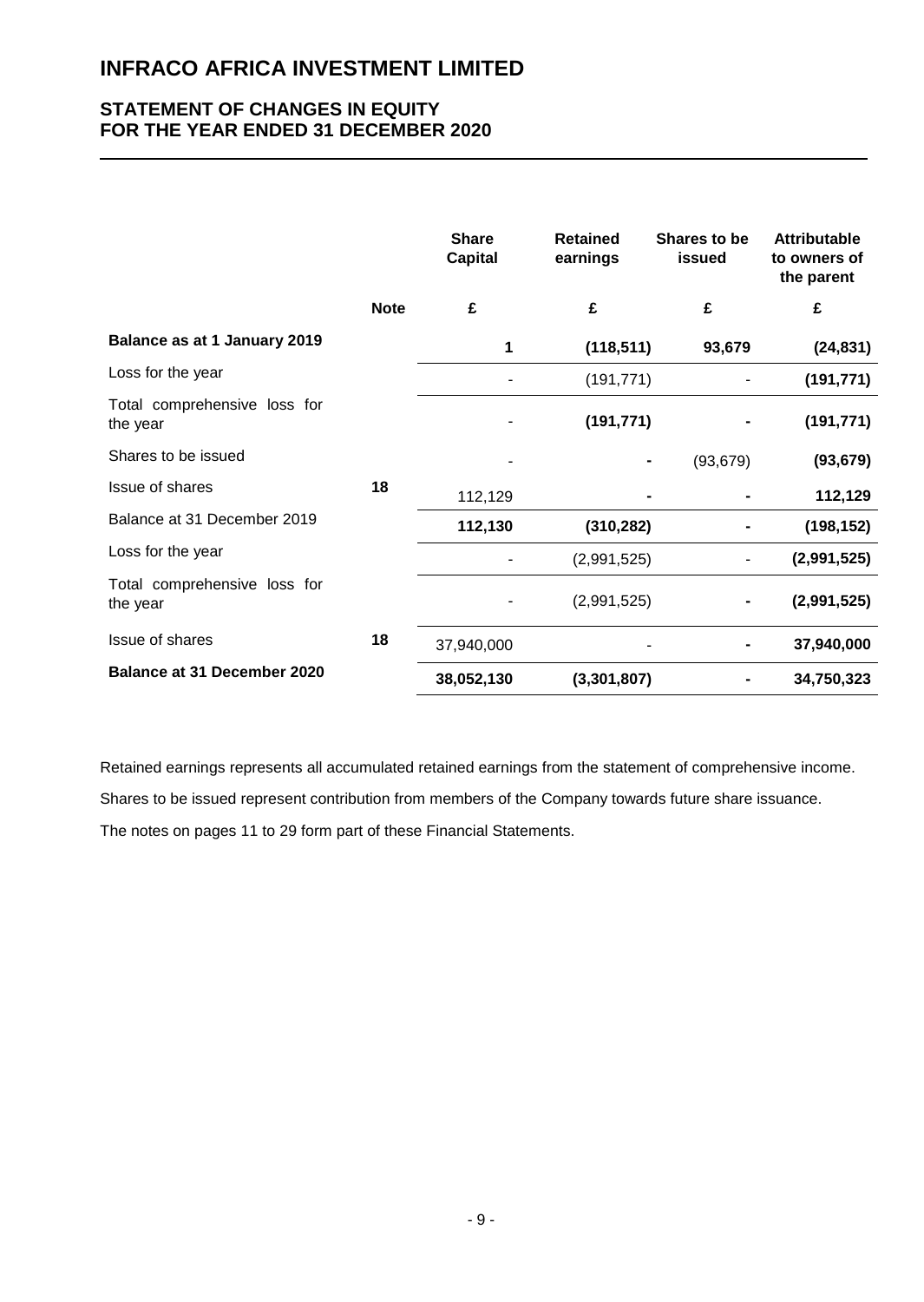### **STATEMENT OF CASH FLOWS FOR THE YEAR ENDED 31 DECEMBER 2020**

|                                                        | <b>Notes</b> | 2020           | 2019       |
|--------------------------------------------------------|--------------|----------------|------------|
|                                                        |              | £              | £          |
| Cash flows from operating activity                     |              | (2,991,525)    |            |
| Loss for the year                                      |              |                | (191, 771) |
| Add/(deduct):                                          |              |                |            |
| Other foreign exchange losses                          | 6            | 1,699,988      |            |
| Interest income received                               | 3            | (32, 191)      |            |
| Foreign exchange losses on investments                 | 10           | 357,918        |            |
| Foreign exchange losses/(gains) on grant payable       | 16           | (9,527)        |            |
| Change in fair value movement on financial assets      | 10           | 55,857         |            |
| Change in fair value movement on financial liabilities | 16           | (55, 857)      |            |
| Increase in receivables                                |              | (39,071)       | (2, 288)   |
| (Decrease)/increase in payables                        |              | (753)          | 183,860    |
| Net cash used in operating activities                  |              | (1,015,161)    | (10, 199)  |
| Cash flows from investing activity                     |              |                |            |
| Payments for investments                               | 14           | (20, 469, 105) |            |
| Grant income received                                  | 16           | 230,486        |            |
| Net cash used in investing activities                  |              | (20, 238, 619) |            |
| Cash flow from financing activity                      |              |                |            |
| Issue of ordinary shares                               | 18           | 37,940,000     | 18,450     |
| Interest income received                               | 3            | 32,191         |            |
| Net cash generated from financing activity             |              | 37,972,191     | 18,450     |
| Net increase in cash and cash equivalents              |              | 16,718,411     | 8,251      |
| Cash and cash equivalents at the beginning of the year |              | 41,475         | 33,224     |
| Exchange (losses)/gains on cash and cash equivalents   | 6            | (1,699,988)    |            |
| Cash and cash equivalents at the end of the year       |              | 15,059,898     | 41,475     |

The notes on pages 11 to 29 form part of these Financial Statements.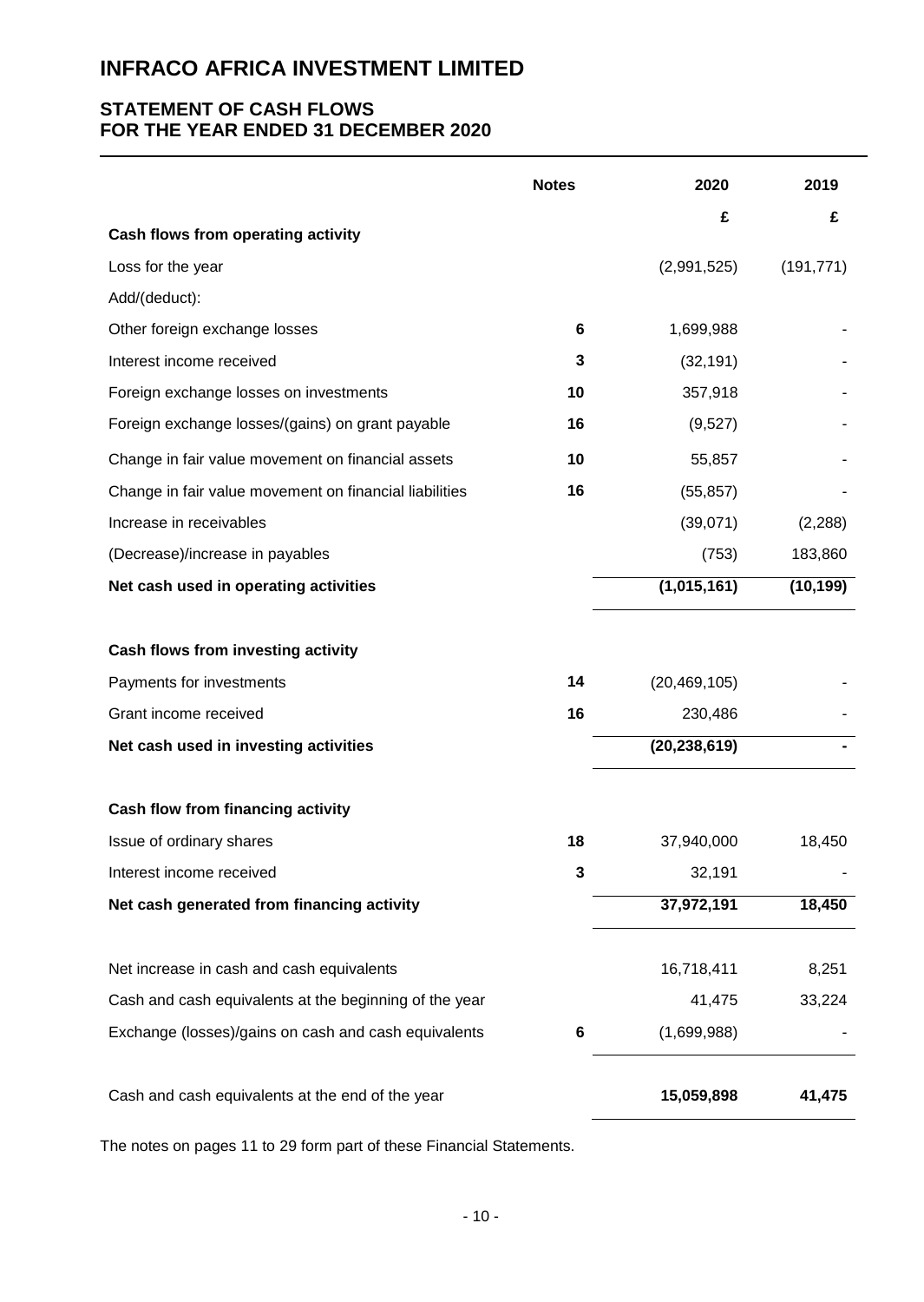### **NOTES TO THE FINANCIAL STATEMENTS FOR THE YEAR ENDED 31 DECEMBER 2020**

#### **1. Accounting Policies**

#### *1.1 Basis of preparation of financial statements*

InfraCo Africa Investment Limited is a private company, limited by shares incorporated in England and Wales. Its registered office and principal place of activity is 6 Bevis Marks, London, EC3A 7BA.

The principal activities of the Company are to make investments in eligible infrastructure businesses with the objective of:

- (c) addressing market failures in the supply of capital to early stage infrastructure projects in eligible countries which can delay and sometimes prevent financial close of viable infrastructure projects; and
- (d) in certain cases, facilitating the accelerated construction and completion of Infrastructure Projects that satisfy the criteria for bridge Investments and/or impact Investments.

The financial statements are presented in Pounds Sterling  $(E)$ , which is also the Company's functional currency.

The preparation of financial statements in compliance with adopted IFRS requires the use of certain critical accounting estimates, outlined in note 2. It also requires management to exercise judgment in applying the accounting policies.

The financial statements have been prepared on a historical cost basis, except for financial instruments with are recognised at fair value through profit or loss (FVTPL).

#### *Basis of consolidation*

In accordance with IFRS 10 "Consolidated Financial Statements" as amended, the Board has determined that the Company meets the definition of an investment entity which is mandatorily exempted from consolidating subsidiaries unless this provides investment-related services and are not themselves investment entities. The services provided by the investment companies are undertaken to maximise the Company's investment returns and do not represent a separate substantial business activity or substantial source of income.

The Company has been deemed to meet the definition of an investment entity per IFRS 10, supported by the existence of the following operational characteristics:

- The Company has more than one investment (see note 14):
- It has investors who are not related parties of the entity; and
- It has ownership interests in the form of equity or similar interests (see note 14).

The Company currently obtains funding from one main funder (the UK Government's Foreign, Commonwealth and Development Office), to whom it has committed that its business purpose is to invest funds solely for the returns from capital appreciation and investment income.

The Company is exposed to, and has rights to, the returns from the investment companies. The Company further has the ability to affect the amount of its returns from these investments which represents elements of control as prescribed by IFRS 10. The fair value method is used to represent the investments' performance in reporting to the Board, and to evaluate the performance of the investments and to make investment decisions.

The Company typically invests in operational assets with the aim to hold direct/equity investments for no longer than 10 years, as set out in the Risk Appetite Policy. Management consider this to demonstrate a clear exit strategy which is put in place from the start in identifying an off taker. Due to the length of projects and nature of changing risk environments, management have control processes in place to adapt and amend strategies as required.

As a result, under the terms of IFRS 10, the Company should not consolidate these investment companies, but should measure its investment in these companies at FVTPL.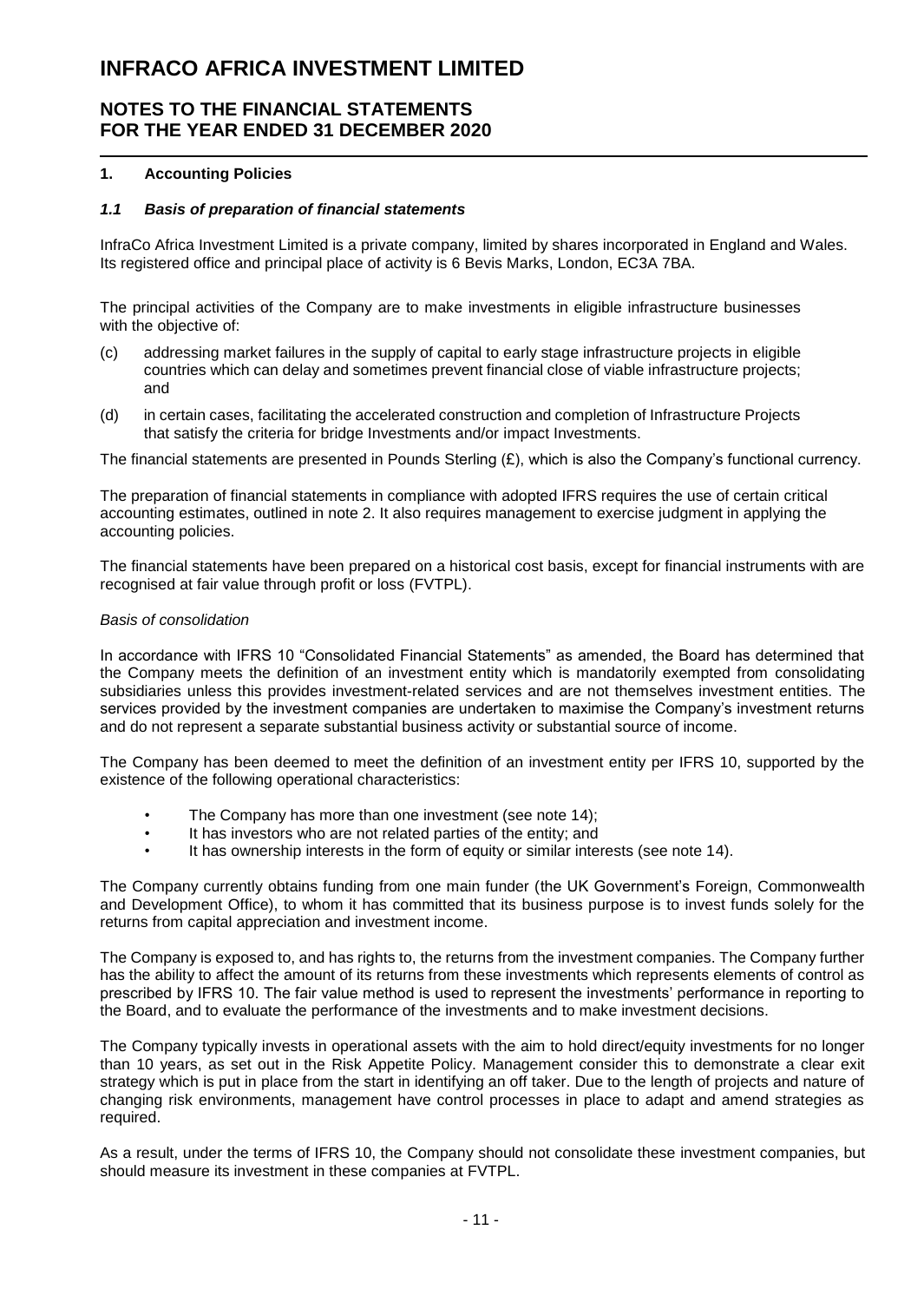### **NOTES TO THE FINANCIAL STATEMENTS (continued) FOR THE YEAR ENDED 31 DECEMBER 2020**

#### **1. Accounting Policies (continued)**

#### *1.1 Basis of preparation of financial statements (continued)*

#### **Standards, amendments and interpretations**

#### *Adopted in the current year*

There are no new standards impacting the Company that have been adopted in the annual financial statements for the year ended 31 December 2020.

All new and amended standards and Interpretations issued by the IASB that apply for the first time in the financial statements for the year ended 31 December 2020 are not expected to impact the Company. This is because they are either not relevant to the Company's activities or require accounting which is consistent with the Company's current accounting policies. These are listed below.

#### **Other standards, amendments and interpretations adopted in the current financial year ended 31 December 2020**

The adoption of the following mentioned standards, amendments and interpretations in the current year have not had a material impact on the Company's financial statements.

|                                                                                                                                                                                        | <b>Effective date</b>         |
|----------------------------------------------------------------------------------------------------------------------------------------------------------------------------------------|-------------------------------|
|                                                                                                                                                                                        | Periods beginning on or after |
| IAS 1 Presentation of Financial Statements and IAS 8 Accounting Policies,<br>Changes in Accounting Estimates and Errors: Amendment – Disclosure<br>Initiative - Definition of Material | 1 January 2020                |
| Definition of a Business: Amendments to IFRS 3                                                                                                                                         | 1 January 2020                |
| Interest Rate Benchmark Reform - IBOR 'phase 2': Amendments to<br>IFRS 9, IAS 39 and IFRS 7                                                                                            | 1 January 2020                |
| COVID-19-Related Rent Concessions: Amendments to IFRS 16.                                                                                                                              | 1 June 2020                   |

#### **Standards, amendments and interpretations in issue but not yet effective**

There are a number of standards, amendments to standards, and interpretations which have been issued by the IASB that are effective in future accounting periods that the Company has decided not to adopt early. The following are either not relevant to the Company's operations or are currently under assessment for their applicability to the Company's operations: **Effective date**

|                                                                                                         | <b>Ellective date</b>         |
|---------------------------------------------------------------------------------------------------------|-------------------------------|
|                                                                                                         | Periods beginning on or after |
| Onerous Contracts – Cost of Fulfilling a Contract: Amendments<br>to IAS 37                              | 1 January 2022                |
| Property, Plant and Equipment: Proceeds before Intended Use:<br>Amendments to IAS 16                    | 1 January 2022                |
| Improvements to IFRS Standards 2018-2020:<br>Annual<br>Amendments to IFRS 1, IFRS 9, IFRS 16 and IAS 41 | 1 January 2022                |
| References to Conceptual Framework: Amendments to IFRS 3                                                | 1 January 2022                |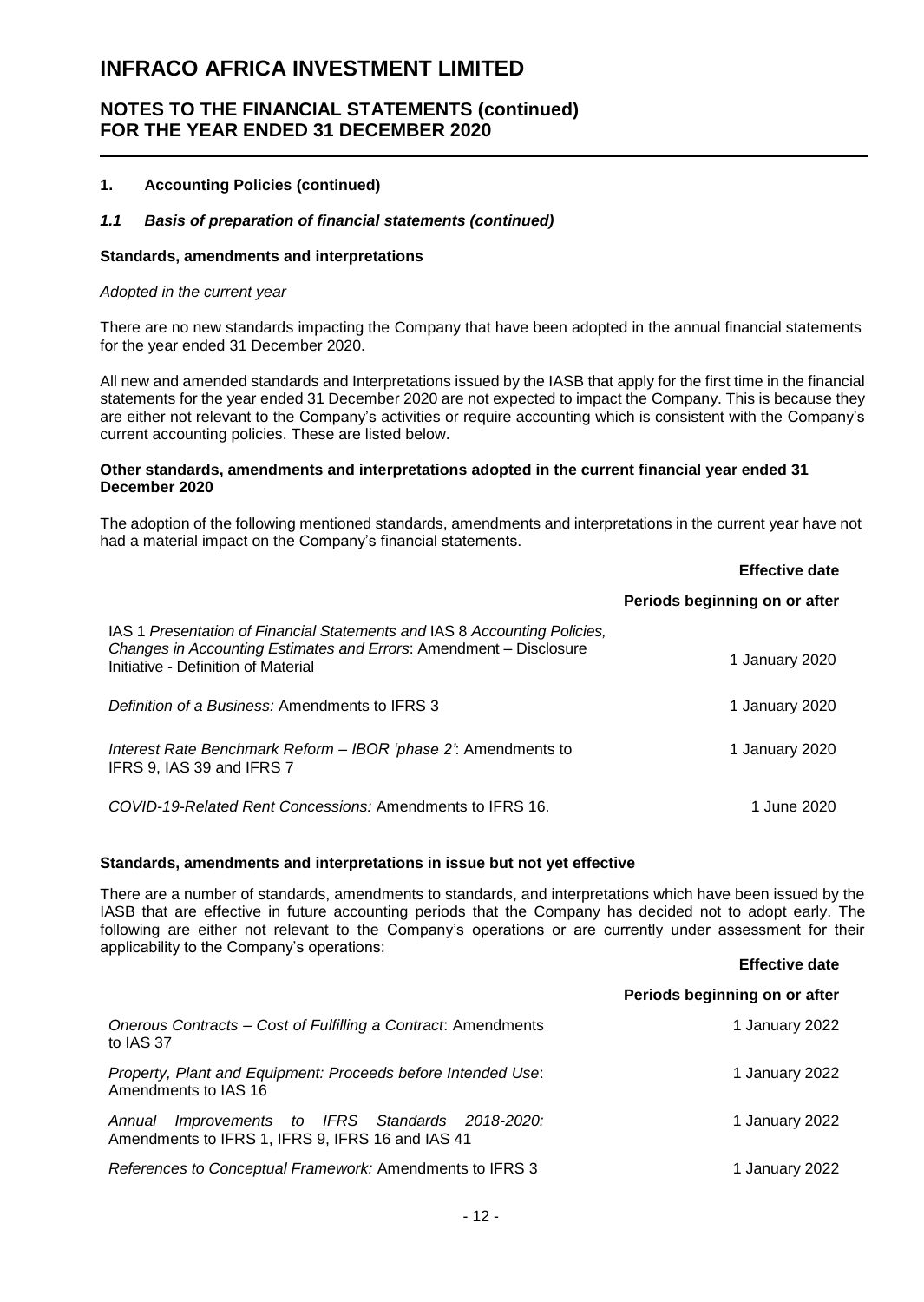### **NOTES TO THE FINANCIAL STATEMENTS (continued) FOR THE YEAR ENDED 31 DECEMBER 2020**

#### **1. Accounting Policies (continued)**

#### *1.1 Basis of preparation of financial statements (continued)*

In January 2020, the IASB issued amendments to IAS 1, which clarify the criteria used to determine whether liabilities are classified as current or non-current. These amendments clarify that current or non-current classification is based on whether an entity has a right at the end of the reporting period to defer settlement of the liability for at least twelve months after the reporting period. The amendments also clarify that 'settlement' includes the transfer of cash, goods, services, or equity instruments unless the obligation to transfer equity instruments arises from a conversion feature classified as an equity instrument separately from the liability component of a compound financial instrument. The amendments were originally effective for annual reporting periods beginning on or after 1 January 2022.However, in May 2020, the effective date was deferred to annual reporting periods beginning on or after 1 January 2023.

Further to this, in June 2020, the IASB issued amendments to IFRS 17, including a deferral of its effective date to 1 January 2023.

InfraCo Africa Investment Limited is currently assessing the impact of these new accounting standards and amendments. The Company does not believe that the amendments to IAS 1 or the adoption of IFRS 17 will have a significant impact on the classification of its liabilities, as the conversion feature in its convertible debt instruments is classified as an equity instrument and therefore, does not affect the classification of its convertible debt as a non-current liability.

The adoption of the aforementioned standards, amendments and interpretations in future years are not expected to have a material impact on the Company's financial statements. The Company is however continuing to assess the full impact that adopting the standards will have on future financial statements, and therefore the full effect is yet to be determined.

#### *1.2 Going concern*

The financial statements have been prepared on a going concern basis, which assumes the Company will continue in operational existence for the foreseeable future. The Directors have prepared financial forecasts and projections for the three years to 31 December 2023 and the Directors have made supported assumptions regarding future funding, and share capital to be issued, which the Directors feel is sufficient for the financial statements to be prepared on the going concern basis.

The above assessment is supported by the following:

- The Company has significant liquid cash available at year-end;
- Management's assessment includes the requirement of the PIDG Trust's members to always have contingency cash to cover a specified period of future expected costs; and
- Cashflow is controlled by management with considerable oversight and enforced controls in relation to cash disbursement procedures.

#### *1.3 Revenue and other income*

Due to the nature of the Company being defined as an investment entity and reported under such requirements of IFRS 10, there is no expected revenue from trade within the normal course of business.

Other income from the sales of projects is recognised when the Company has transferred the significant risks and rewards of ownership to the buyer and it is probable that the Company will receive the agreed upon payments.

Provided the amount of other income can be measured reliably and it is probable that the Company will receive any consideration, other income is recognised in the period in which it relates.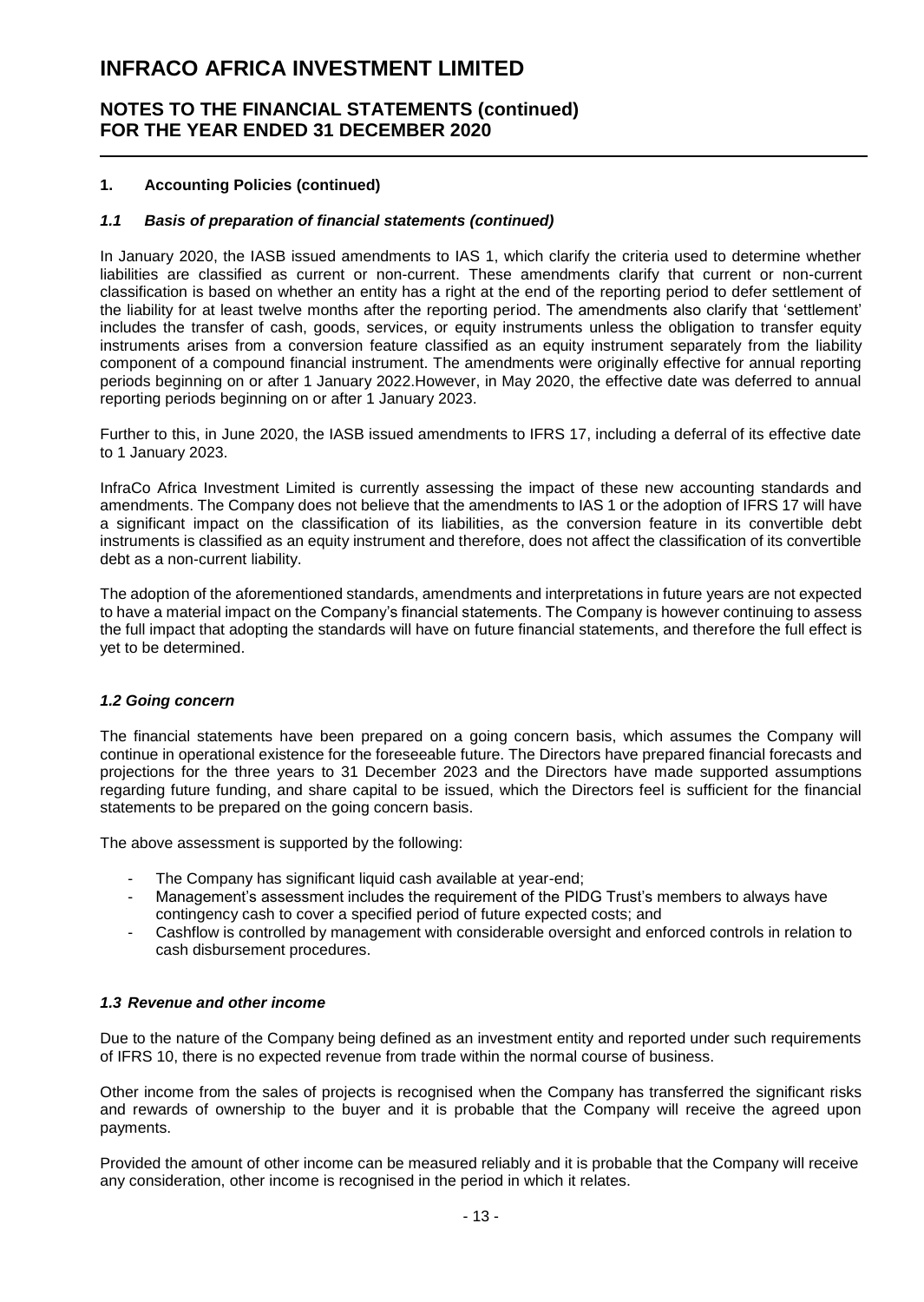### **NOTES TO THE FINANCIAL STATEMENTS (continued) FOR THE YEAR ENDED 31 DECEMBER 2020**

#### **1. Accounting Policies (continued)**

#### *1.4 Grants*

The Company receives income in the form of grants to cover certain expenditure relating to its projects. Such grants are treated as deferred revenue on receipt and credited to the statement of comprehensive income as the related expenditure is incurred. Grant receipts not yet utilised are included in deferred income as at the Balance Sheet date.

For returnable grants, and where the related expenditure is capitalised under an investment agreement, a grant payable is recognised on the balance sheet. This is then assessed under IFRS 9 to determine the correct accounting treatment.

#### *1.5 Financial instruments*

Management determines the classification of its financial instruments at initial recognition.

Financial assets can be classified in the following categories:

- financial assets at fair value through profit or loss; and
- **IDANS** and receivables.

The Company measures all of its financial liabilities at the carrying value. Due to their short-term nature, the carrying value of trade and other payables approximates their fair value, all other financial liabilities are measured at amortised cost.

#### **Financial assets at fair value through profit or loss**

This category consists of equity and debt investments held on the balance sheet. Assets in this category are carried at fair value. The Company establishes fair value using valuation techniques. These include the use of recent arm's length transactions, discounted cash flow analysis and offer price.

#### **Loans and receivables and financial liabilities at amortised cost**

Loans and receivables are non-derivative financial assets with fixed or determinable payments that are not quoted in an active market, whose recoverability is based solely on the credit risk of the customer and where the Company has no intention of trading the loan.

Both loans and receivables and financial liabilities are initially recognised at fair value including direct and incremental transaction costs. Subsequent recognition is at amortised cost using the effective interest rate method less any provision for impairment.

#### *1.6 Current taxation*

Income tax expense represents the sum of the tax currently payable and deferred tax.

Current tax liabilities and assets are measured at the amount expected to be paid to or recovered from the taxation authorities, using the tax rates and laws that have been enacted, or substantively enacted, by the reporting date.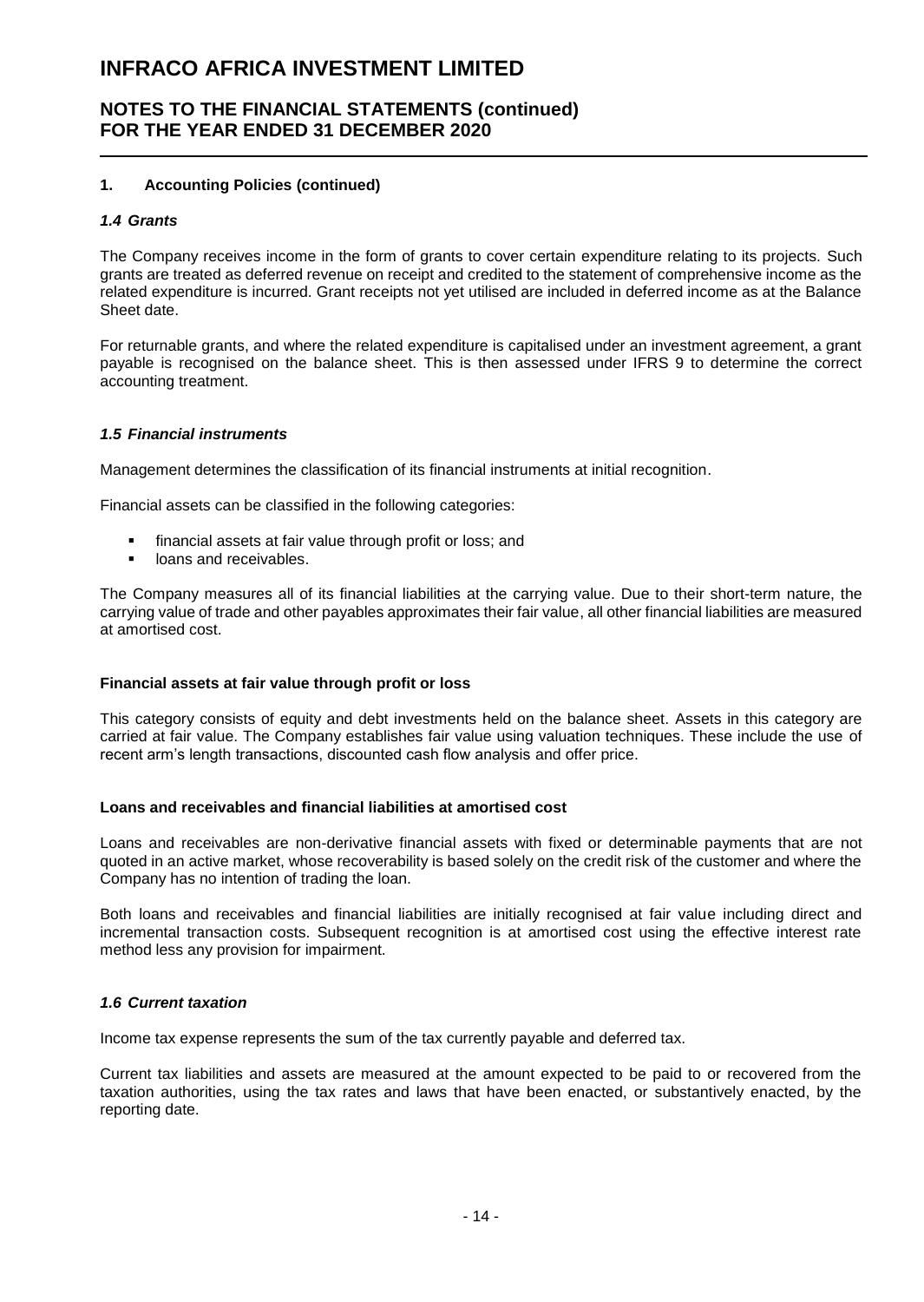### **NOTES TO THE FINANCIAL STATEMENTS (continued) FOR THE YEAR ENDED 31 DECEMBER 2020**

#### **1. Accounting Policies (continued)**

#### *1.7 Deferred taxation*

Full provision is made for deferred tax assets and liabilities arising from all timing differences between the recognition of gains and losses in the financial statements and recognition in the tax computation.

A net deferred tax asset is recognised only if it can be regarded as more likely than not that there will be suitable taxable profits from which the future reversal of the underlying timing differences can be deducted.

Deferred tax assets and liabilities are calculated at the tax rates expected to be effective at the time the timing differences are expected to reverse. Deferred tax assets and liabilities are not discounted.

#### *1.8 Foreign currencies*

Monetary assets and liabilities denominated in foreign currencies are translated into sterling at rates of exchange ruling at the Balance Sheet date.

Transactions in foreign currencies are translated into sterling at the rate ruling on the date of the transaction.

Exchange gains and losses are recognised in the statement of comprehensive income.

#### *1.9 Cash and cash equivalents*

Cash and cash equivalents include deposits held with banks, and other short-term highly liquid investments with original maturities of three months or less.

#### *1.10 Trade and other receivables*

Short term debtors are measured at transaction price, less any impairment.

#### *1.11 Foreign currencies*

Monetary assets and liabilities denominated in foreign currencies are translated into Sterling at rates of exchange ruling at the balance sheet date.

Transactions in foreign currencies are translated into Sterling at the rate ruling on the date of the transaction.

Exchange gains and losses are recognised in the statement of comprehensive income.

#### *1.12 Share capital*

Financial instruments issued by the Company are classified as equity only to the extent that they do not meet the definition of a financial liability or financial asset.

The Company's ordinary shares are classified as equity instruments.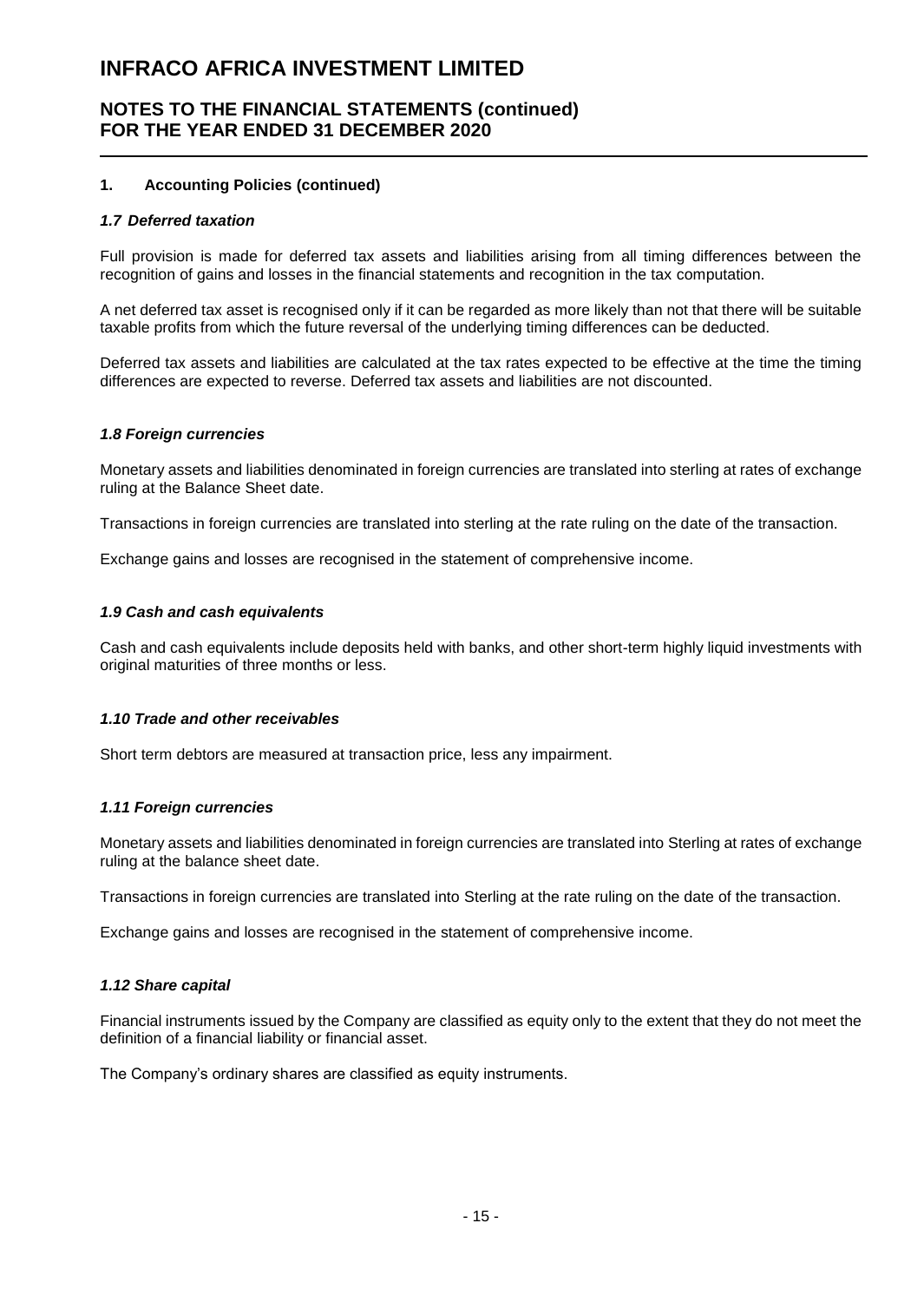### **NOTES TO THE FINANCIAL STATEMENTS (continued) FOR THE YEAR ENDED 31 DECEMBER 2020**

#### **2. Critical accounting estimates and judgements**

#### *Fair value measurement*

A number of assets and liabilities included in the financial statements require measurement at, and disclosure of, fair value. The Company's valuation technique is driven by stage in investment cycle split by Development, Construction and Operation.

The Company typically invests in operational assets although where certain criteria are met, the Company also provides funds for development to reach operational milestone. For projects in Development, there is usually no identifiable market price for the investments. A market participant is driven by the prospects of the project and would pay a multiple of costs incurred to date by InfraCo Africa Investment. The Company's valuation policy is to write off the costs incurred prior to investment agreement signing. Projects prior to this are classified as business opportunities and fully expensed through Profit and Loss. At the signing of an investment agreement e.g. an Implementation Agreement (IA) or a Share Subscription Agreement (SSA) a value based on an appropriate valuation methodology will be attributed to the investment.

In the absence of third party offers, the Board needs to assess the multiple of costs that would be recoverable from a market participant. This multiple of costs is determined through present valuing external costs incurred to date, applying an appropriate and risk-reflective discount factor and maturity as stipulated in the investment agreement.

For investments in Operation, a value based on an appropriate valuation methodology in accordance with Private Equity and Venture Capital ("IPEV") valuation guidelines will be attributed to the investment. For investments that have been partially sold or where there has been a recent offer to purchase, then these investments have been valued accordingly. Fair value is also reviewed against market value where transactions occur close to reporting date.

IFRS 13 'Fair Value Measurement' requires disclosure of fair value measurement by level. The level of fair value hierarchy within the financial assets or financial liabilities is determined on the basis of the lowest level input that is significant to the fair value measurement. The hierarchy gives the highest priority to unadjusted quoted prices in active markets for identical assets or liabilities (Level 1 measurements) and the lowest priority to unobservable inputs (Level 3 measurements). The three levels of the fair value hierarchy under IFRS 13 are as follows:

- Level 1 Inputs that are quoted market prices (unadjusted) in active markets for identical instruments.
- Level 2 Inputs other than quoted prices included within Level 1 that are observable either directly (i.e. as prices) or indirectly (i.e. derived from prices). This category includes instruments valued using: quoted market prices in active markets for similar instruments; quoted prices for identical or similar instruments in markets that are considered less than active; or other valuation techniques in which all significant inputs are directly or indirectly observable from market data.
- Level 3 Inputs that are unobservable. This category includes all instruments for which the valuation technique includes inputs not based on observable data and the unobservable inputs have a significant effect on the instrument's valuation. This category includes instruments that are valued based on quoted prices for similar instruments but for which significant unobservable adjustments or assumptions are required to reflect differences between the instruments.

As at the year ended 31 December 2020, the Company holds two investments on its Statement of Financial Position. Both these fall within Level 3, as they are not traded and contain unobservable inputs. If it were to occur, transfers of items between levels are recognised in the period they happen.

Each investment has unique risk factors associated with it. These could range from different geographical, sector, complexity and socio-political risks and thus the fair value is assessed on an investment specific basis. Additionally, each investment carries a higher risk during development phase and thus attracts a higher discount factor. Once a project becomes operational the risk reduces. Sensitivity analysis based on changes in market price are detailed in note 17.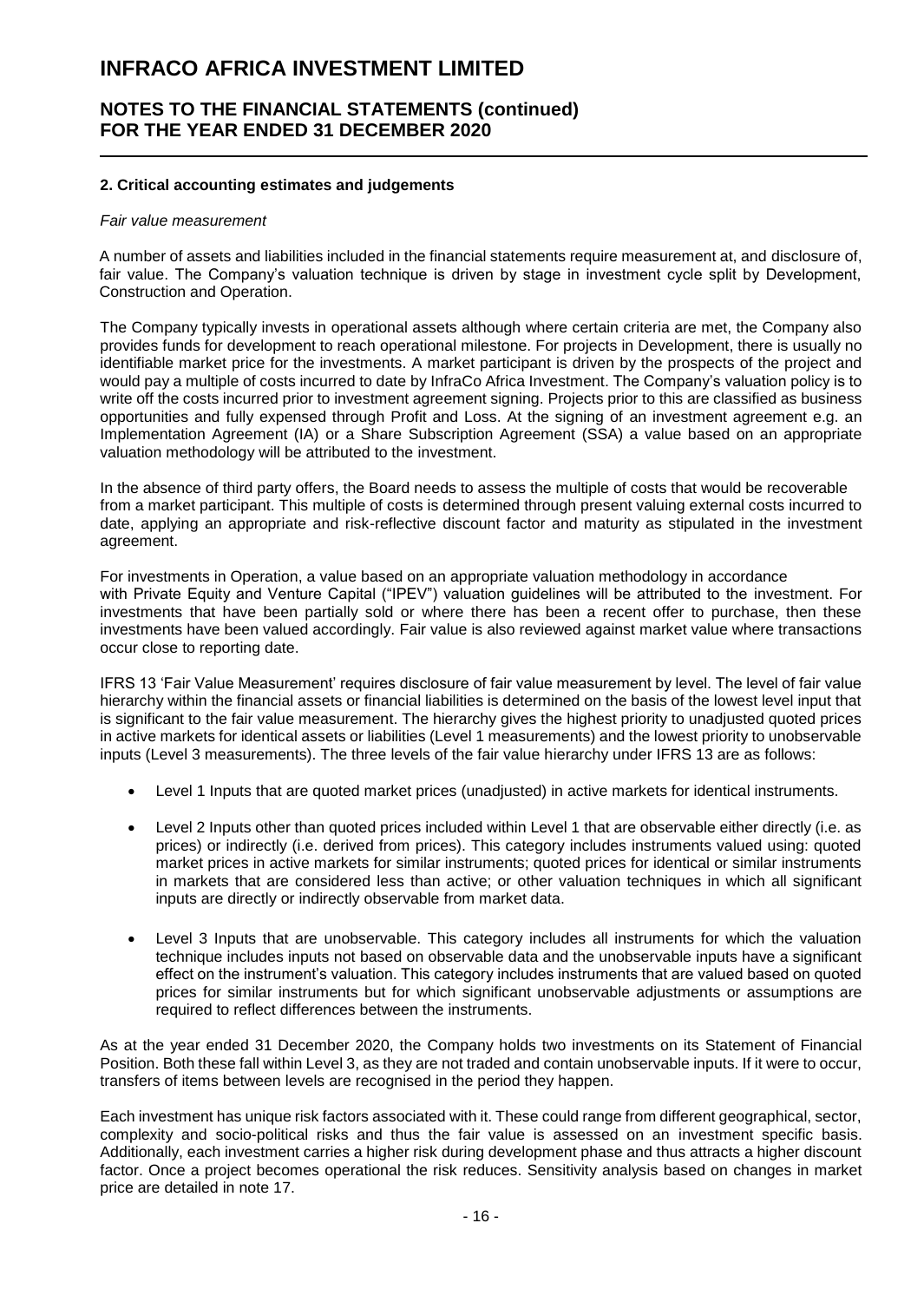### **NOTES TO THE FINANCIAL STATEMENTS (continued) FOR THE YEAR ENDED 31 DECEMBER 2020**

#### **2. Critical accounting estimates and judgements (continued)**

#### *Discounted Cash Flow (DCF) and key judgments*

Where required, management rely on estimated future cashflows of project companies and associated discount factors. This requires significant management judgment both in terms of assessing the expected income and costs going forwards, but also in terms of discount factor applied.

Discount factors are determined on an investment specific basis assessing the considered level of risk at the time. This is updated at each reporting date. For Development projects, this involves a four-step consideration starting with, country interest base rates and then applying a country risk premium. To this management use the knowledge of project managers who are closer to the detail to assess where further risk might lie. As noted previously, this takes into account geography, sector and the current socio-political environment.

Expected future cash flows also present an area of key judgment and estimates. The DCF valuation model is used only to value equity investments in Operation. When an investment is valued under this methodology, projected cash flows are calculated using a third-party provider of cash flow information and an appropriate model based on the operations and activity of that Company. This information is then updated at each reporting date and an assessment of discount factor applied is carried out to assess if any significant change in environment might trigger an amended discount factor. Due to the high-risk nature of the projects and countries invested in, the discount factors are intentionally high. Investment managers have considerable expertise, oversight and influence in assessing both the future cashflows and the discount factor. This presents a strong control environment around the assessment of these key judgment areas and the impact it has on the Fair Value measurement of the Company's investments.

During the year ended 31 December 2020, the Company made its first investments as disclosed in note 14. The following table sets out the techniques used to measure each of these investments:

| <b>Investment Class</b>                                                           | Valuation technique used                                                                                                                                                                                                                                                                                   | Fair value<br>2020<br>£ | <b>Fair Value</b><br>2019<br>£ |
|-----------------------------------------------------------------------------------|------------------------------------------------------------------------------------------------------------------------------------------------------------------------------------------------------------------------------------------------------------------------------------------------------------|-------------------------|--------------------------------|
| Development (pre-FC)<br>(Africa GreenCo Group,<br>Zambia)                         | Present value of external costs incurred to date<br>discounted at a risk-reflective rate based on<br>professional judgment applied to reach best<br>estimate.                                                                                                                                              | 165,102                 |                                |
| Operation (Infrastructure<br><b>Credit Guarantee</b><br>Company Limited, Nigeria) | Appropriate valuation technique driven by stage<br>of investment cycle. Management considers<br>income approaches such as Discounted Factor<br>Model, together with Net Asset Value and<br>market comparable. Other events such as<br>recent equity sale and third-party offer will also<br>be considered. | 19,890,228              |                                |
| Total                                                                             |                                                                                                                                                                                                                                                                                                            | 20,055,330              |                                |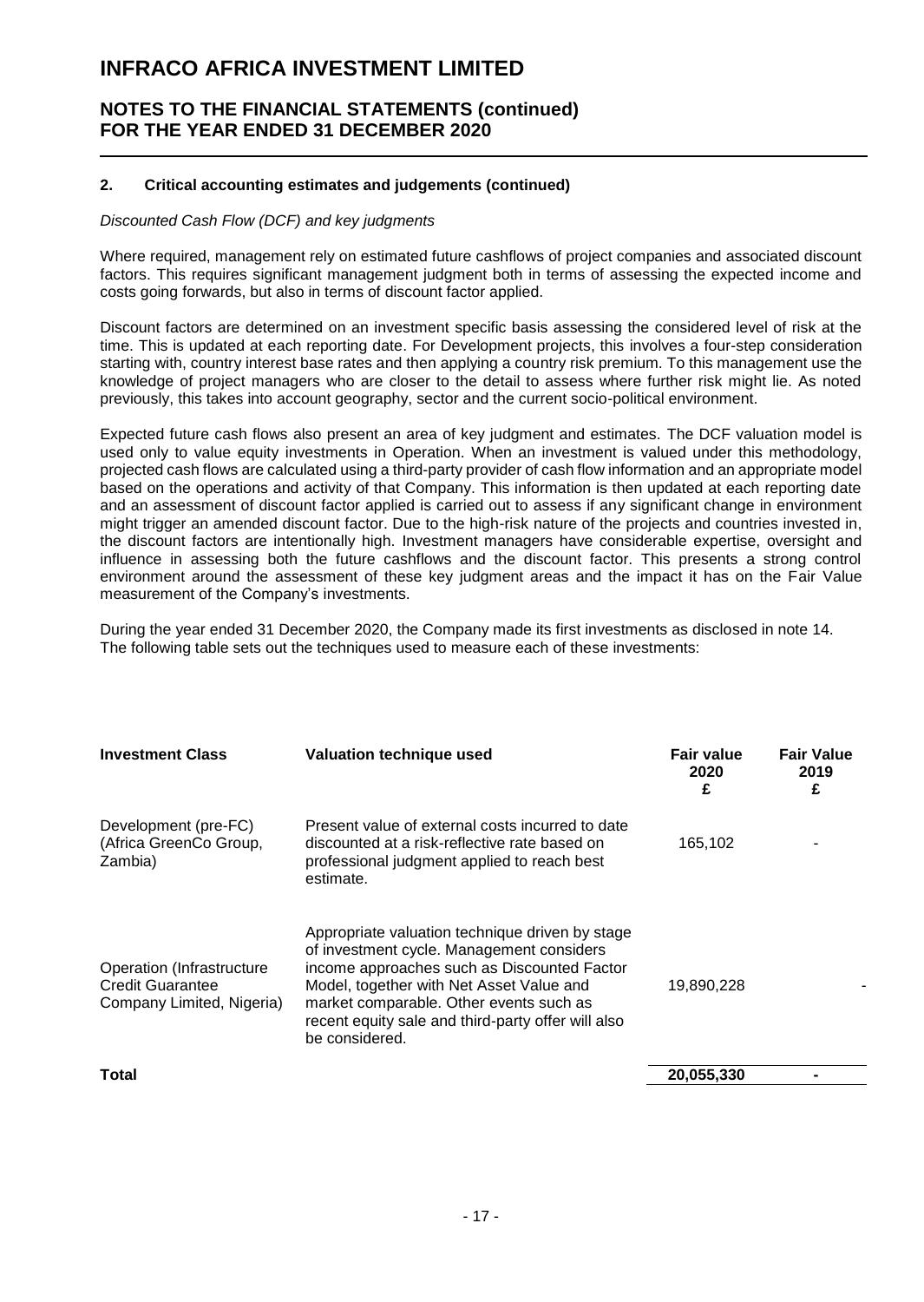### **NOTES TO THE FINANCIAL STATEMENTS (continued) FOR THE YEAR ENDED 31 DECEMBER 2020**

#### **3. Income**

|              | 2020   | 2019 |
|--------------|--------|------|
|              | c      | £    |
| Other income | 32,191 |      |
| Total        | 32,191 | -    |

Other income relates to deposit interest income of £32,191 (2019: £nil) earned throughout 2020.

100% of this income was generated in the UK.

#### **4. Project development fees**

|                          | 2020<br>c | 2019   |
|--------------------------|-----------|--------|
| Project development fees | 523,550   | 81,712 |
|                          | 523,550   | 81,712 |

#### **5. Operating loss**

The operating loss is stated after charging:

|                                          | 2020    | 2019    |  |
|------------------------------------------|---------|---------|--|
|                                          | £       | £       |  |
| Loss/(Gain) on foreign exchange          | 12.181  | (1,685) |  |
| Management service fee to related entity | 423.059 | 101,512 |  |
| Fees payable to the auditor:             |         |         |  |
| Audit of the financial statements        | 12,000  | 6,152   |  |
| <b>Taxation services</b>                 | 2,000   | 2,400   |  |

#### **6. Net foreign exchange differences**

|                                                      | 2020      | 2019 |
|------------------------------------------------------|-----------|------|
| Exchange losses arising on cash and cash equivalents | 1,699,988 | -    |

These are unrealised exchange differences arising on the USD denoted deposit holdings and current accounts. Amounts are held in USD to match the currency of the investments the Company expects to make in 2021. Foreign exchange rate risk is detailed in note 17.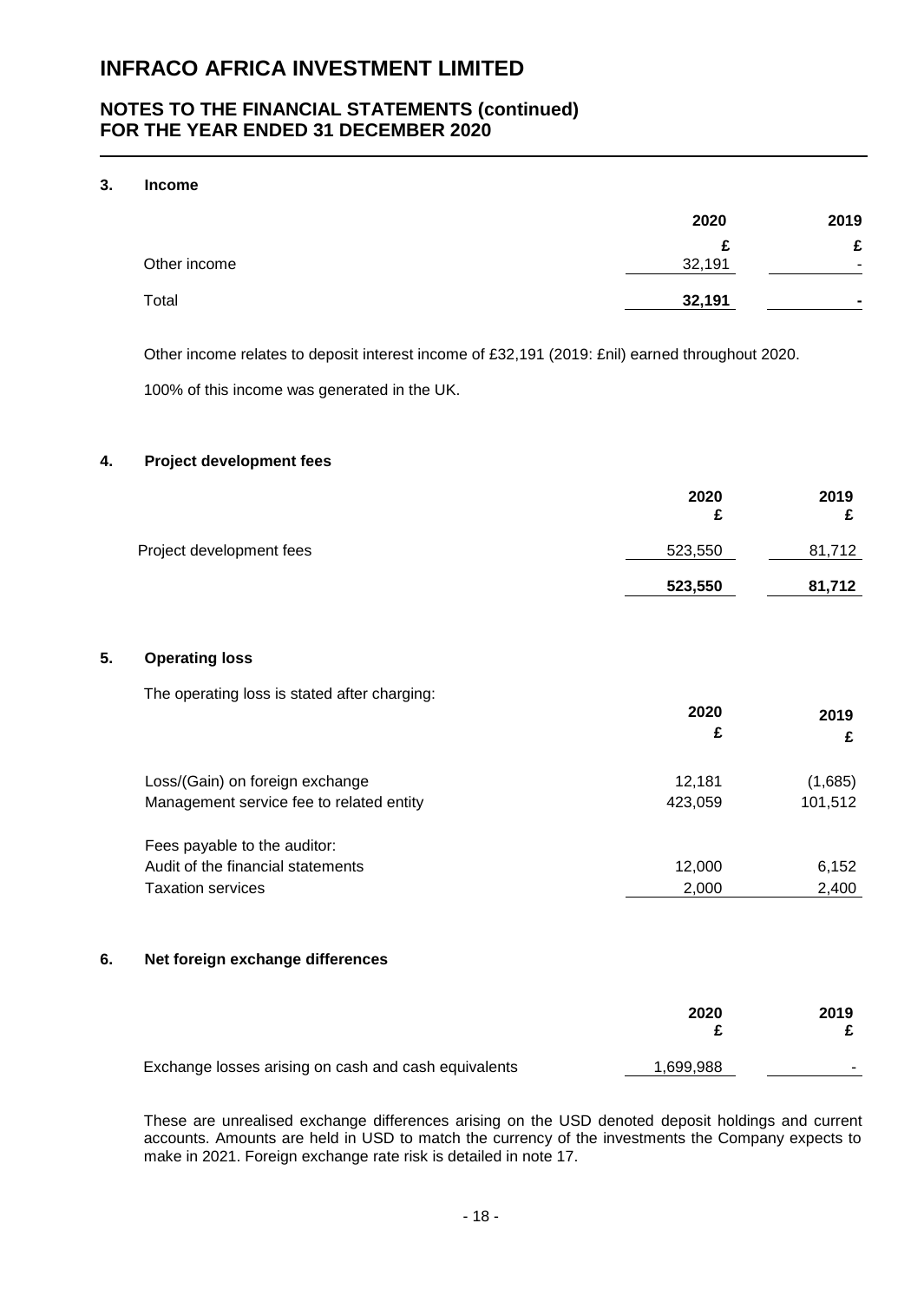### **NOTES TO THE FINANCIAL STATEMENTS (continued) FOR THE YEAR ENDED 31 DECEMBER 2020**

#### **7. Employees**

Employees consist of Directors only, none of whom are remunerated through the Company.

#### **8. Directors' remuneration**

The Directors did not receive any emoluments during the year (2019: £nil).

The Directors of the Company listed on page 1 are considered to be the key management personnel.

#### **9. Interest receivable**

|                     | 2020<br>£ | 2019<br>£      |
|---------------------|-----------|----------------|
| Interest receivable | 2,927     | -              |
| Interest provision  | (2,927)   | ۰              |
|                     |           | $\blacksquare$ |

Interest recognised in year ended 31 December 2020 relates to interest accrued under the Convertible Loan Agreement signed with Africa GreenCo Group. Due to the early stage of the investment lifecycle at reporting date, interest has been provided for in full.

The Company's investments are presented in note 14 to the accounts.

#### **10. Fair value gains/(losses) through profit or loss**

|                       | 2020       | 2019<br>£      |
|-----------------------|------------|----------------|
| Investments           | (55, 857)  | ۰              |
| Grants                | 55,857     | ۰              |
| Foreign exchange loss | (357, 918) | -              |
| Total                 | (357, 918) | $\blacksquare$ |

During the year ended 31 December 2020, the Company made its first investments as disclosed in note 14. The Fair Value loss recognised on the Africa GreenCo investment is offset by gain on the fair value of the returnable Technical Assistance (TA) grant liability payable to the PIDG Trust. These two instruments are inherently connected and are therefore fair valued in line with one another.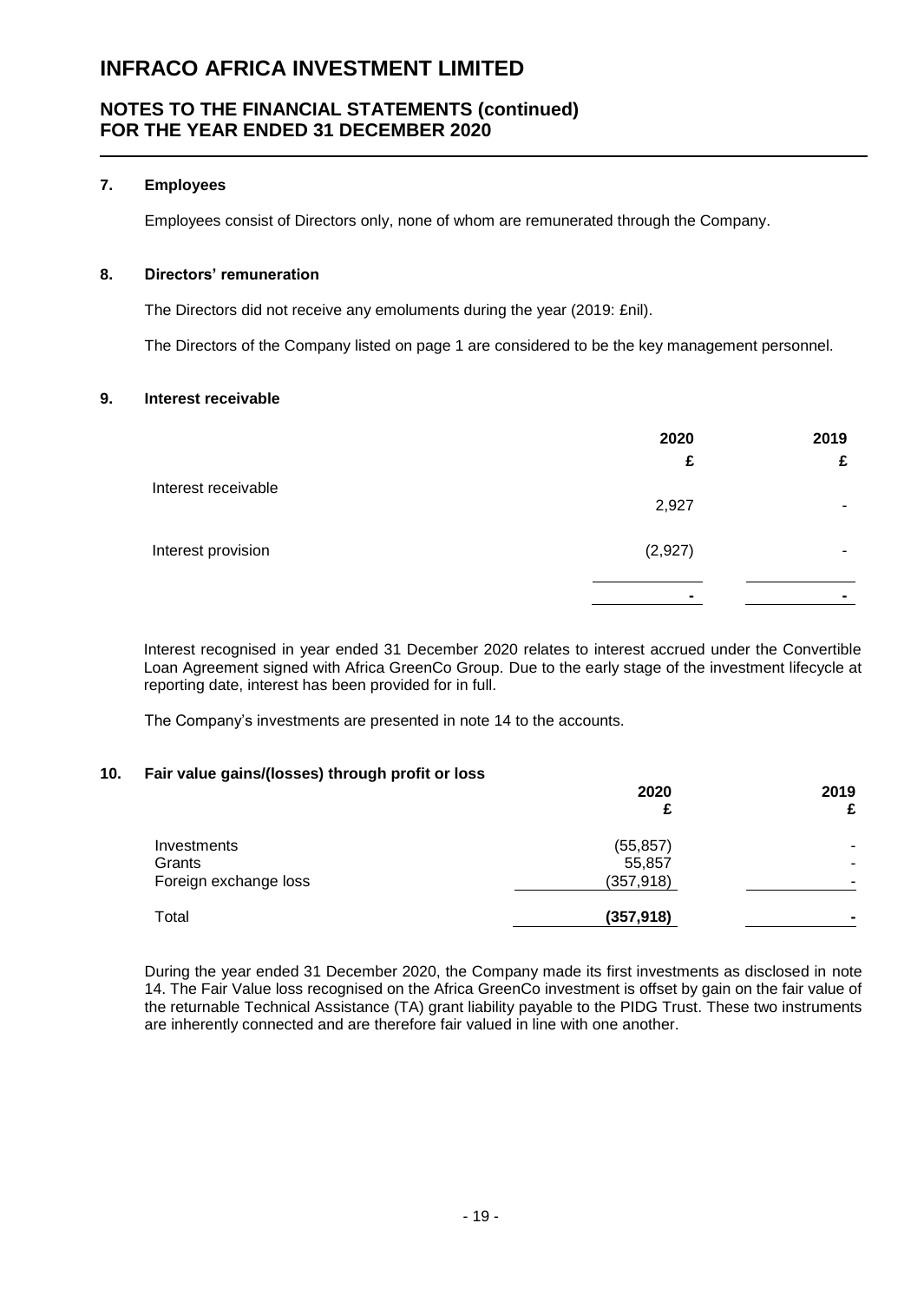### **NOTES TO THE FINANCIAL STATEMENTS (continued) FOR THE YEAR ENDED 31 DECEMBER 2020**

#### **11. Taxation**

|                                                                                             | 2020<br>£   | 2019         |
|---------------------------------------------------------------------------------------------|-------------|--------------|
| Loss on ordinary activities before tax                                                      | (2,991,525) | (191,771)    |
| Tax on the loss at the standard UK rate of tax of 19,00%<br>$(2019:19.00\%)$<br>Effects of: | (568, 390)  | (36,436)     |
| Expenses not deductible for tax purposes<br>Deferred tax not recognised                     | 568,390     | 83<br>36,353 |
| Total tax charge for the period                                                             |             |              |

On the basis of the results of the Company for the year ended 31 December 2020, there is no charge for corporation tax. In the Budget of 3 March 2021, the Chancellor of the Exchequer announced the planned increase in corporation tax to 25% from 1 April 2023, although this has yet to be substantively enacted.

The Company has estimated tax losses of £3,292,274 (2019: £300,717) available to carry forward against future profits. A deferred tax asset has not been provided as there is no certainty to its recoverability.

#### **12. Trade and other receivables**

|                                | 2020   | 2019  |
|--------------------------------|--------|-------|
| Other receivables              |        |       |
| VAT receivable                 | 34,465 | 3,758 |
| Prepayments and accrued income | 8,749  | 385   |
|                                | 43,215 | 4,144 |

As at 31 December 2020 there are £nil (2019: £3,705) of trade and other receivables past 3 months due.

#### **13. Cash and cash equivalents**

|                          | 2020<br>£  | 2019   |
|--------------------------|------------|--------|
| Cash at bank and in hand | 15,059,898 | 41,475 |
|                          | 15,059,898 | 41,475 |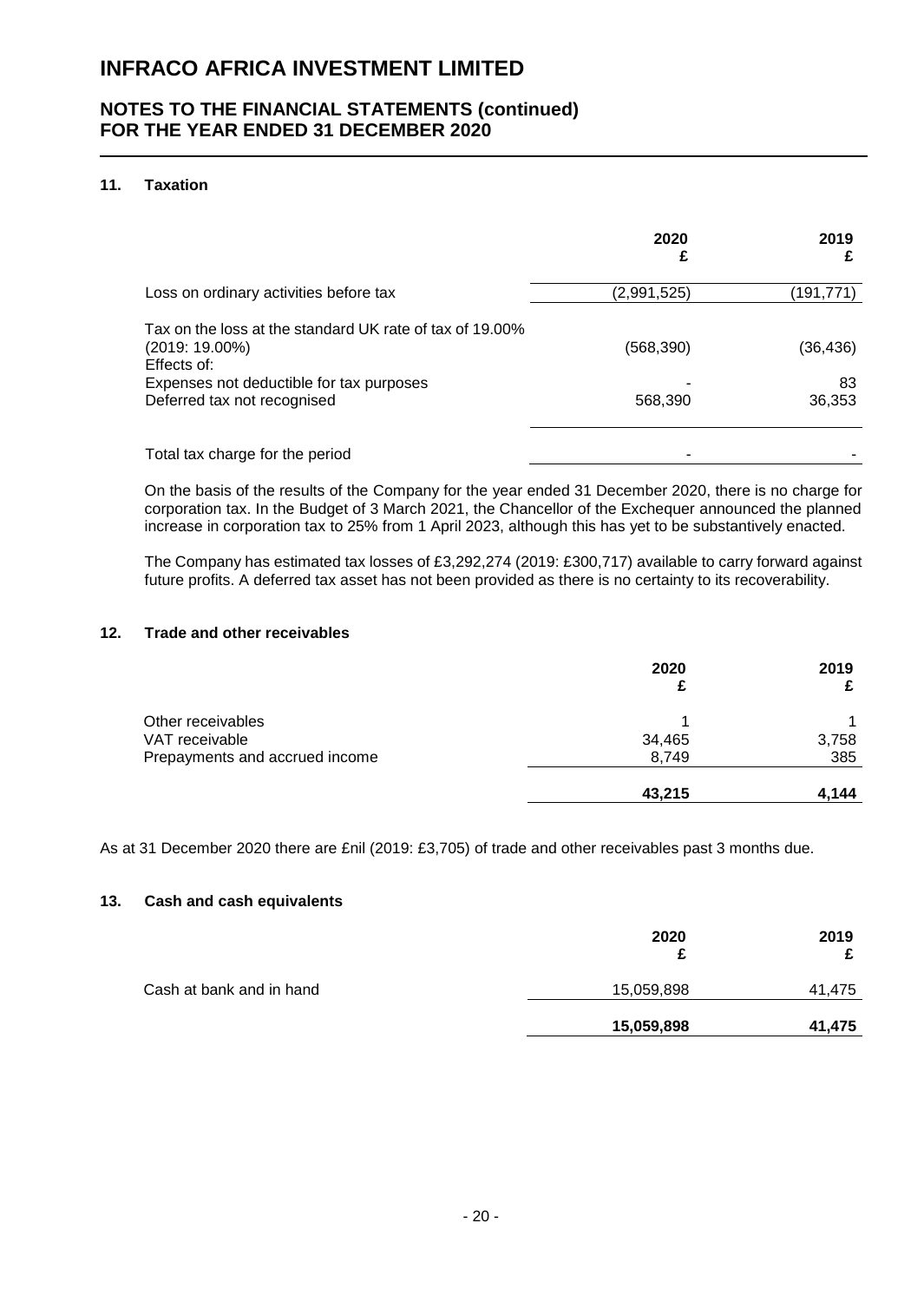### **NOTES TO THE FINANCIAL STATEMENTS (continued) FOR THE YEAR ENDED 31 DECEMBER 2020**

#### **14. Fair value of investments**

|                                                                                 | £                                            |
|---------------------------------------------------------------------------------|----------------------------------------------|
| Accumulated cost for the year ended 31 December 2019<br>Fair value movement     |                                              |
| Fair value at 31 December 2019                                                  |                                              |
| Accumulated cost for the year ended 31 December 2020<br>Fair value movement     | 20,055,330                                   |
| Fair value at 31 December 2020                                                  | 20,055,330                                   |
| Fair value at 1 January 2020                                                    |                                              |
| Fair value movement in the year:                                                |                                              |
| Additions<br>Interest accrued<br>Interest expensed<br>Foreign exchange movement | 20,469,105<br>2,927<br>(2,927)<br>(357, 918) |
| Total movement in the year                                                      | 20,111,187                                   |
| Fair value adjustment                                                           | (55, 857)                                    |
| Fair value at 31 December 2020                                                  | 20,055,330                                   |

As at 31 December 2020, the Company held two investments on its Statement of Financial Position, a debt investment in Africa GreenCo Group and an equity investment in Infrastructure Credit Guarantee Company Limited.

#### **Debt investment**

During the year, the Company signed a Convertible Loan Agreement (CLA) with Africa GreenCo Group. The CLA attracts interest at 10%. This project aims to act as an intermediary off taker in Zambia to liberalise and stabilise the electricity supply market by purchasing power from Independent Power Producers and selling it onto Zambia Electricity Supply Corporation Limited (ZESCO) and other neighbouring countries.

#### **Equity investment - associated undertakings**

The following were associated undertakings of the Company:

| Name and principal place of business | ∣ Subsidiary/Associate | <b>Class of Shares</b>  | <b>Holding</b> |
|--------------------------------------|------------------------|-------------------------|----------------|
| Infrastructure Credit Guarantee      | Associate              | Ordinary and Preference | 33.7%          |
| Company Limited - Nigeria            |                        | <b>Shares</b>           |                |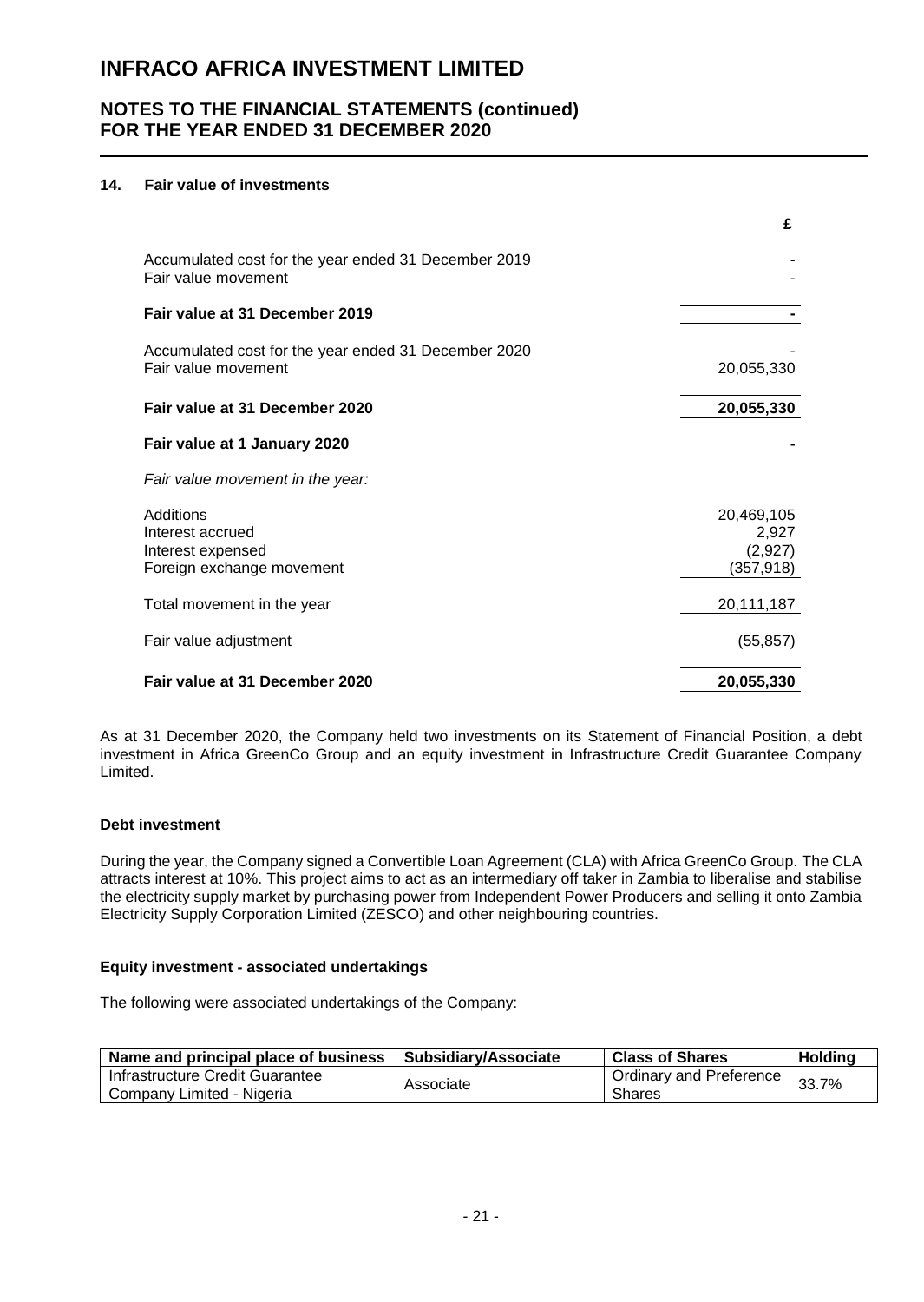### **NOTES TO THE FINANCIAL STATEMENTS (continued) FOR THE YEAR ENDED 31 DECEMBER 2020**

#### **14. Fair value of investments (continued)**

Infrastructure Credit Guarantee Company Limited (InfraCredit Nigeria) is a 33.7% owned associate of InfraCo Africa Investment Limited. The principal purpose of the Company is to support infrastructure development in Nigeria such as energy, transportation, telecommunication, housing, water distribution and waste management via credit enhancements/guarantees for naira denominated long-term bonds issued to finance infrastructure projects.

As at 31 December 2020, there are no further subsidiary or associate undertakings of InfraCo Africa Investment Limited. The technique applied in arriving at fair value is detailed in Financial Instruments (note 17).

#### **15. Trade and other payables**

|                               | 2020    | 2019    |
|-------------------------------|---------|---------|
| Trade payables                | 31,638  | 291     |
| Amounts due to related entity | 152,244 | 206,365 |
| Accrued expenses              | 59,136  | 37,115  |
|                               | 243,018 | 243,771 |

The carrying value of trade and other payables classified as financial liabilities approximates fair value.

#### **16. Grant payable**

|                                        | 2020<br>£          |
|----------------------------------------|--------------------|
| Fair value at 1 January 2020           |                    |
| Fair value movement in the year:       |                    |
| Additions<br>Foreign exchange movement | 230,486<br>(9,527) |
| Total movement in the year             | 220,959            |
| Fair value adjustment                  | (55, 857)          |
| Fair value at 31 December 2020         | 165,102            |

The Company received a Technical Assistance (TA) grant of £230,000 (\$300,000) to be disbursed under the CLA to Africa GreenCo Group. For this reason, the two instruments are correlated and this financial liability is recognised at Fair Value Through Profit or Loss in line with the associated investment balance.

IFRS 9 has an option to designate a financial liability as measured at FVTPL if doing so eliminates or significantly reduces a measurement or recognition inconsistency. The Company have elected to take up this option in accounting for the grant payable for year ended 31 December 2020.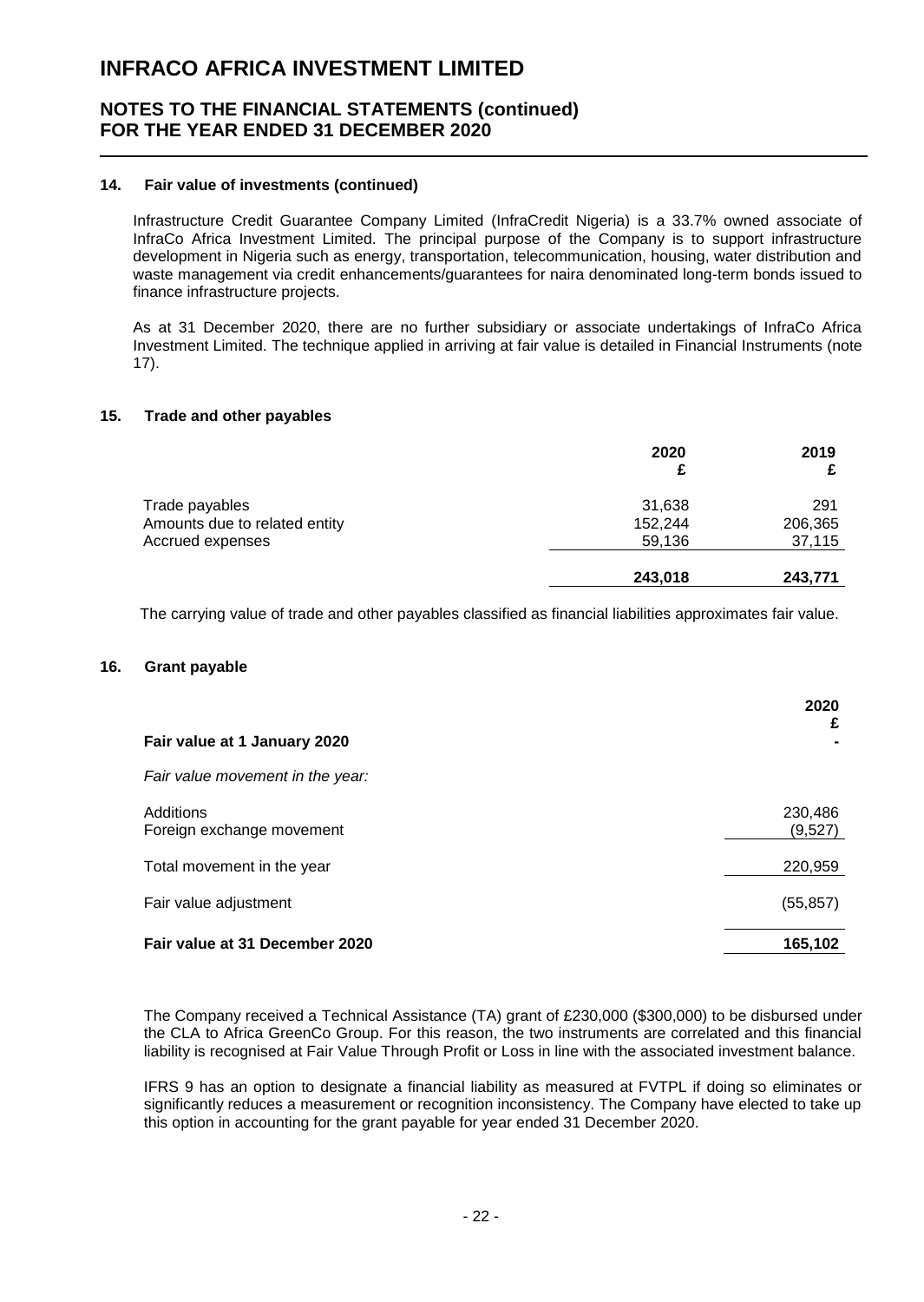### **NOTES TO THE FINANCIAL STATEMENTS (continued) FOR THE YEAR ENDED 31 DECEMBER 2020**

#### **17. Financial instruments - Risk Management**

The Company is exposed through its operations to the following financial risks:

- Credit risk;
- Liquidity risk;
- Interest rate risk;
- Foreign exchange risk; and
- Other market price risk

In common with all other businesses, the Company is exposed to risks that arise from its use of financial instruments. This note describes the Company's objectives, policies and processes for managing those risks and the methods used to measure them. Further quantitative information in respect of these risks is presented throughout these financial statements.

During the year ended 31 December 2020, the Company experienced growth in investment activity which triggered potential exposure to additional risks. Where in previous years, the Company has anticipated these risks might be apparent in the future, for the year ended 31 December 2020, the Company deems it applicable to assess these risks in full.

#### (i) Principal financial instruments

The principal financial instruments used by the Company, from which financial instrument risk arises, are as follows:

- Trade and other receivables, including loan receivables;
- Cash and cash equivalents;
- Investments in unquoted equity securities and loans; and
- Trade and other payables.

|                                                        | <b>Financial assets at fair</b><br>value through profit or<br>loss |      | Other      |        |
|--------------------------------------------------------|--------------------------------------------------------------------|------|------------|--------|
|                                                        | 2020                                                               | 2019 | 2020       | 2019   |
|                                                        | £                                                                  | £    | £          | £      |
| <b>Financial assets</b>                                |                                                                    |      |            |        |
| Cash and cash equivalents                              |                                                                    |      | 15,059,898 | 41,475 |
| Trade and other receivables                            |                                                                    |      | 43,215     | 4,144  |
| Investments in unquoted equity<br>securities and loans | 20,055,330                                                         |      |            |        |
| Total financial assets                                 | 20,055,330                                                         |      | 15,103,113 | 45,619 |
|                                                        |                                                                    |      |            |        |

|                                                          | <b>Financial liabilities at fair</b><br>value through profit or<br>loss |                | <b>Financial liabilities at</b><br>amortised cost |         |
|----------------------------------------------------------|-------------------------------------------------------------------------|----------------|---------------------------------------------------|---------|
|                                                          | 2020<br>£                                                               | 2019           | 2020                                              | 2019    |
| <b>Financial liabilities</b><br>Trade and other payables | 165,102                                                                 |                | 243.018                                           | 243,771 |
| Total financial liabilities                              | 165,102                                                                 | $\blacksquare$ | 243,018                                           | 243,771 |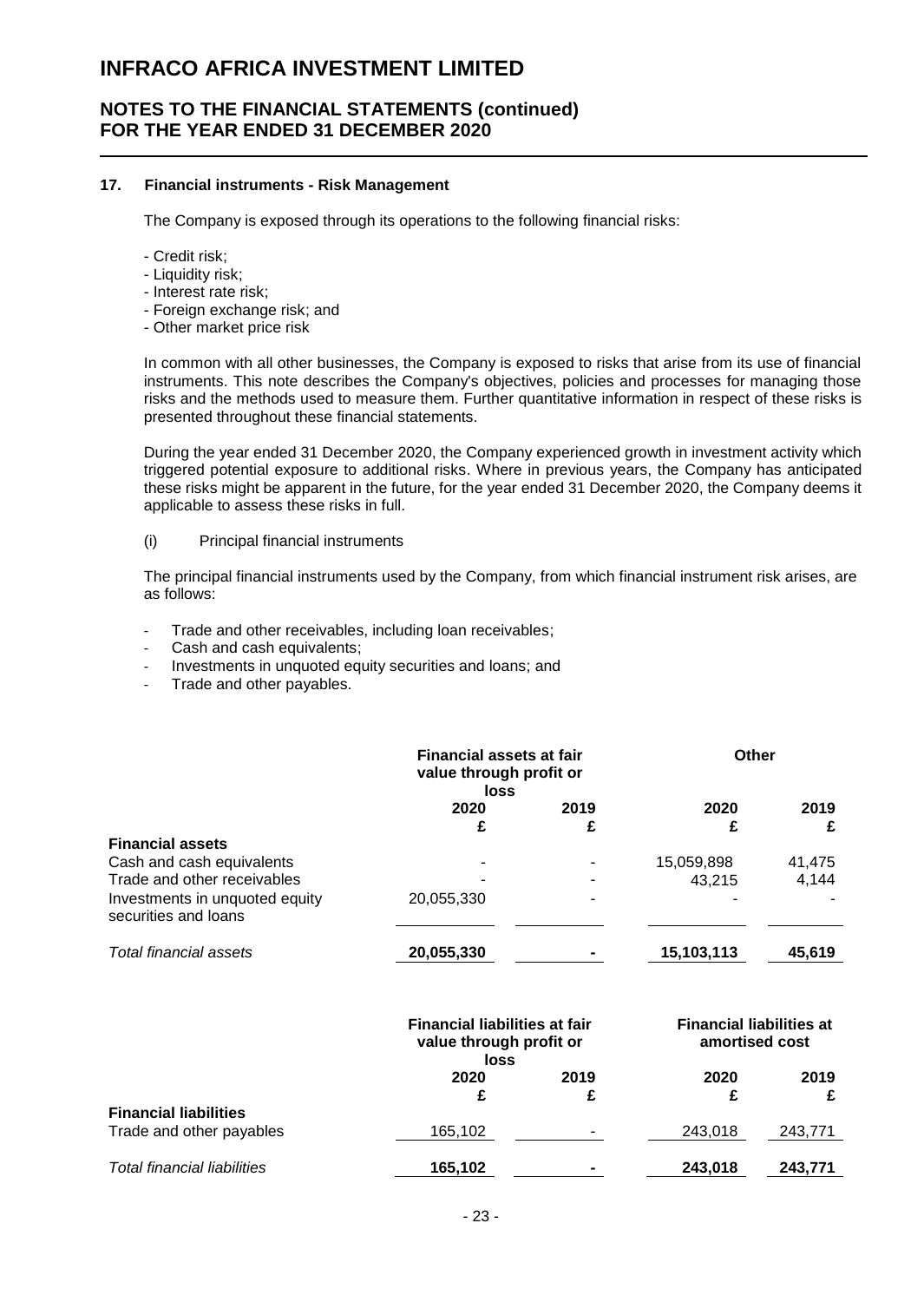### **NOTES TO THE FINANCIAL STATEMENTS (continued) FOR THE YEAR ENDED 31 DECEMBER 2020**

#### **17. Financial instruments - Risk Management (continued)**

#### (ii) Financial instruments not measured at fair value

Financial instruments not measured at fair value include trade and other receivables, trade and other payables.

Due to their short-term nature, the carrying value of cash and cash equivalents, trade and other receivables, trade and other payables approximates their fair value.

(iii) Financial instruments measured at fair value

As detailed in note 2 to the accounts, both the Company's investments fall within Level 3, as they are not traded and contain unobservable inputs.

For any projects in Development, the Company considers the net present value of external costs disbursed is representative of fair value measurement. This valuation model employs significant unobservable inputs, specifically in determining appropriate discount factors and maturity dates to apply, which requires a higher degree of management judgement and estimation.

For assets in Operation, valuation techniques include discounted cash flow models, comparison with similar instruments for which observable market prices exist and net asset valuation models as well as cost of investment if transaction occurred close to reporting date. Assumptions and inputs used in these valuation techniques include risk-free and benchmark interest rates, credit spreads and other premia used in estimating discount rates, bond and equity prices, foreign currency exchange rates, equity indices, Earnings Before Interest Taxation Depreciation and Amortisation (EBITDA) multiples and revenue multiples and expected price volatilities and correlations.

The fair value hierarchy of financial instruments measured at fair value is provided below.

|                                                | Level 1 | Level <sub>2</sub> | Level <sub>3</sub> |
|------------------------------------------------|---------|--------------------|--------------------|
|                                                |         |                    |                    |
| 31 December 2020                               |         |                    |                    |
| <b>Financial assets</b>                        |         |                    |                    |
| Investments in Development (Africa GreenCo)    |         |                    | 165,102            |
| Investments in Operation (InfraCredit Nigeria) |         |                    | 19,890,228         |
|                                                |         |                    |                    |
|                                                |         |                    | 20,055,330         |
| 31 December 2019                               |         |                    |                    |
| <b>Financial assets</b>                        |         |                    |                    |
| Investments in Development                     |         |                    |                    |
| Investments in Operation                       |         |                    |                    |
|                                                |         |                    |                    |
|                                                |         |                    |                    |

#### *Projects in Development*

As noted, these projects are all fair valued through calculating the present value of external costs disbursed.

The maturity date is stipulated in the Convertible Loan Agreement and the discount factor is determined on an investment specific basis looking at all actual and anticipated risk elements that are deemed to either trigger delays or indicate potential risk to recovery of external costs disbursed to date.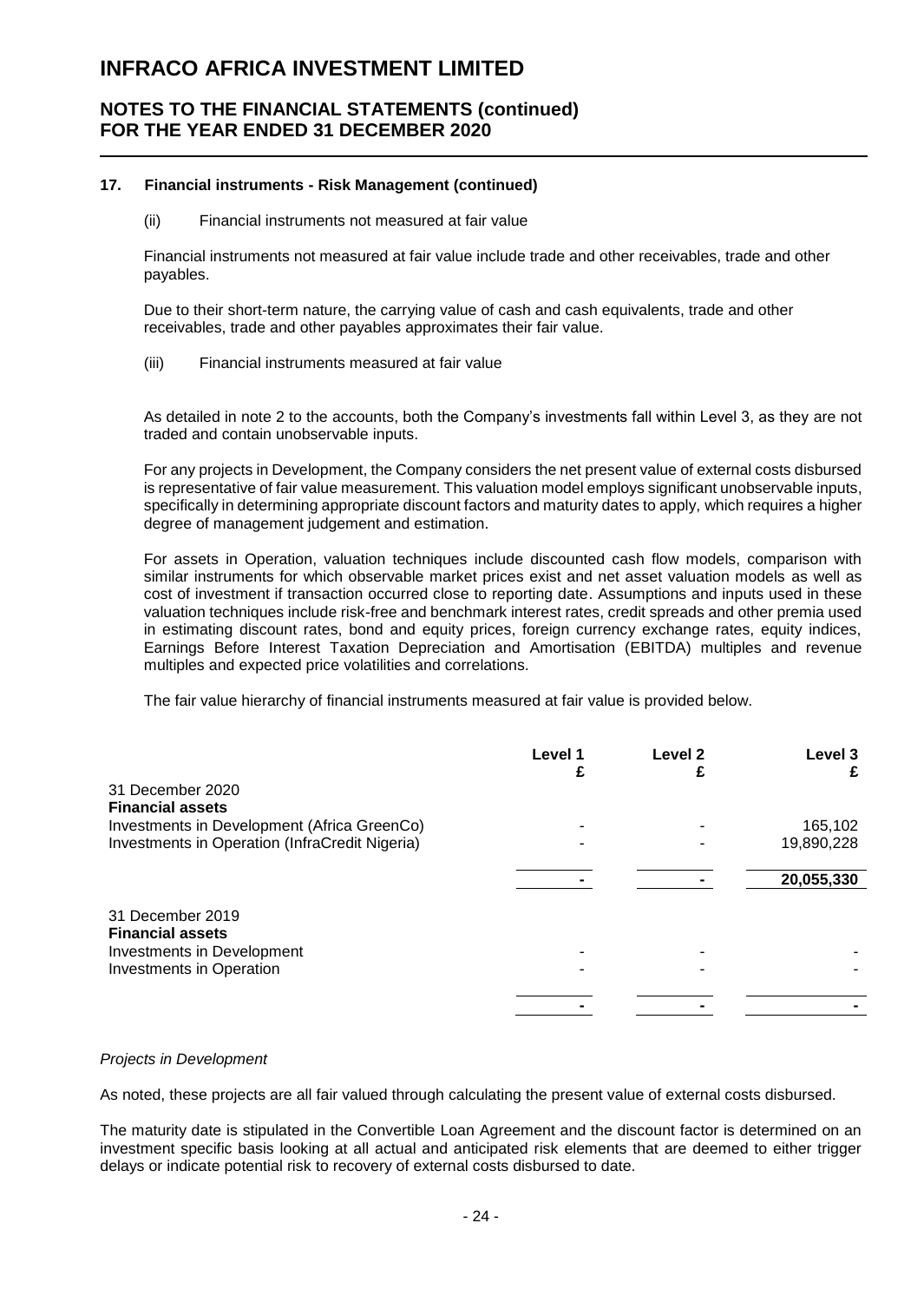### **NOTES TO THE FINANCIAL STATEMENTS (continued) FOR THE YEAR ENDED 31 DECEMBER 2020**

#### **17. Financial instruments - Risk Management (continued)**

As a result of management making estimates and assumptions concerning the future, the resulting accounting estimates will, by definition, seldom equal the related actual results. The discount factor and maturity date present estimates and assumptions that have a significant risk of causing a material adjustment to the carrying amounts of assets. For this reason, sensitivity analysis has been performed to quantify how a change in these factors would impact the value of the investments.

The following table presents the fair value of projects under Development as at 31 December 2020:

|                      | <b>Fair value</b><br>2020 | <b>Fair value</b><br>2019<br>£ |
|----------------------|---------------------------|--------------------------------|
| Africa GreenCo Group | 165,102                   |                                |
|                      | 165,102                   | $\overline{\phantom{a}}$       |

The process in determining reasonable maturity dates and risk-reflective discount factors is inherently subjective and it yields ranges of possible outputs and estimates of fair value. Management judgement is therefore required to select the most appropriate point in the range.

The tables below set out sensitivity analysis for both elements to capture the expected movement in fair value based on movements in anticipated maturity or discount factor applied.

#### *Discount factor applied*

|                       | <b>Actual discount</b> | Variance   | Variance        |
|-----------------------|------------------------|------------|-----------------|
|                       | factor applied         | - 5%       | $+5%$           |
|                       | %                      | £          | £               |
| Africa GreenCo Group  | 22.12%                 | 11,239     | (10, 521)       |
| Maturity date applied | <b>Actual maturity</b> | Variance   | <b>Variance</b> |
|                       | date                   | - 6 months | $+6$ months     |
| Africa GreenCo Group  | 26/04/2022             | 19.302     | (17,282)        |

#### *Projects in Operation*

The Company has one investment recognised on its Statement of Financial Position which is in Operation, being Infrastructure Credit Guarantee Company Limited. This is an equity investment.

|                                                 | <b>Fair value</b><br>2020 | <b>Fair value</b><br>2019 |
|-------------------------------------------------|---------------------------|---------------------------|
| Infrastructure Credit Guarantee Company Limited | 19,890,228                |                           |
|                                                 | 19,890,228                |                           |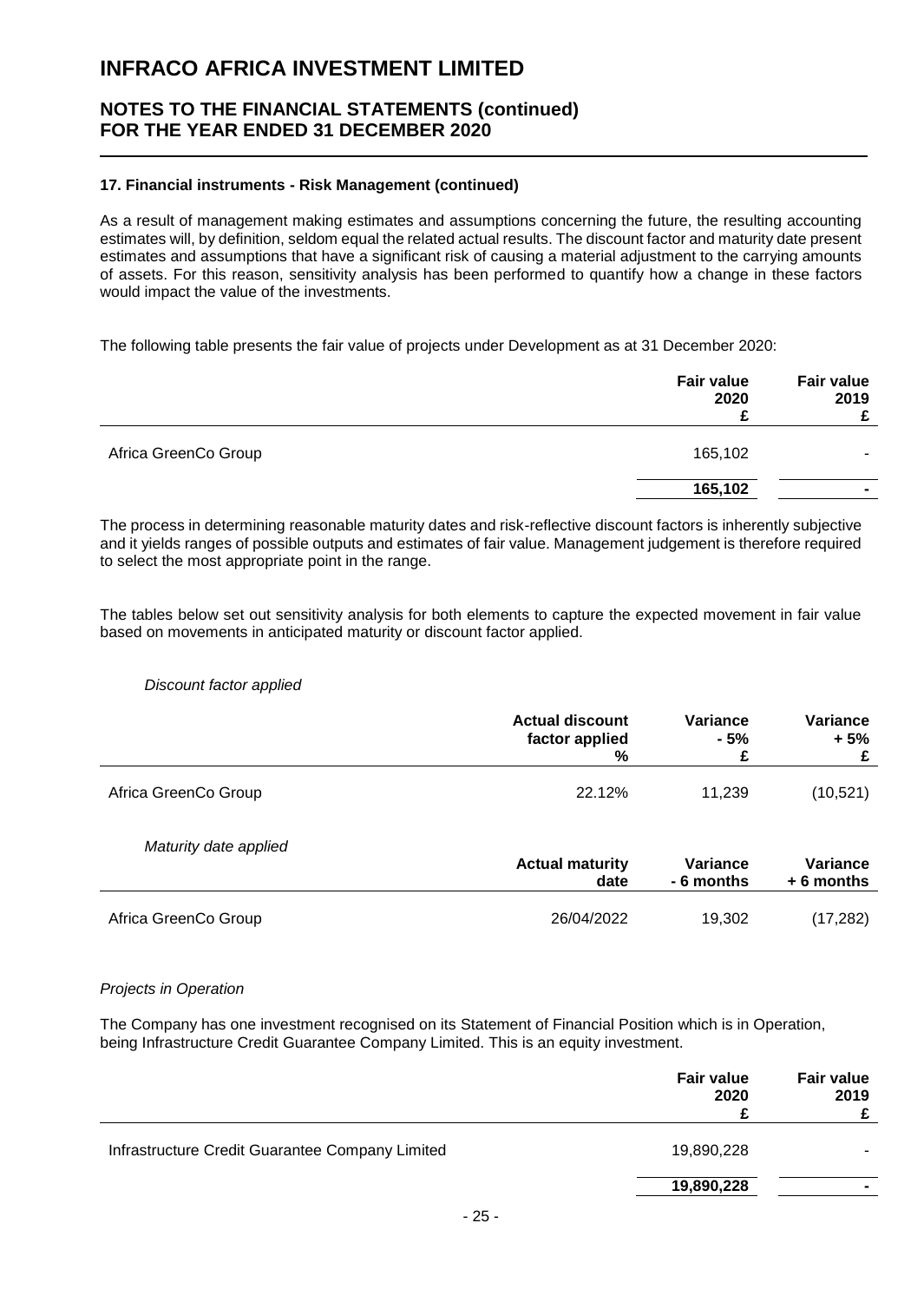### **NOTES TO THE FINANCIAL STATEMENTS (continued) FOR THE YEAR ENDED 31 DECEMBER 2020**

#### **17. Financial instruments - Risk Management (continued)**

On 25th November 2020, a Share Subscription Agreement was signed between the Company and Infrastructure Credit Guarantee Company Limited (InfraCredit Nigeria). On 8th December 2020 (the Transaction Date), the Company disbursed \$27,005,360 in exchange for a 33.7% shareholding in InfraCredit Nigeria.

In line with IFRS 9, and in its capacity as an 'Investment Entity' under IFRS 10, the Company recognise investments at Fair Value Through Profit and Loss. Implementing the Company's valuation policy, a number of techniques were considered at arriving at the fair value of this investment. This included income approaches such as Discounted Cash Flow assessment and asset approaches such as Net Asset Value. A comparison was then drawn between the resulting fair values and cost.

The Company have concluded that, as at 31 December 2020, the fair value of this investment is equal to the cost paid at Transaction Date as this would constitute a recent sale price of equity. This is in line with the guidance per IFRS 13, 'Fair Value Measurement' and is relevant for this financial year due to the proximity of Transaction Date and Reporting Date. For this reason, there is no gain or loss through profit or loss in relation to this investment for the year ended 31 December 2020.

#### **Credit risk**

Credit risk is the risk of financial loss to the Company if a customer or counterparty to a financial instrument fails to meet its contractual obligations. The Company is mainly exposed to credit risk from sales of projects. Management conduct an internal "know your customer" check on all potential purchasers prior to entering into sales agreements. Credit risk also arises from cash and cash equivalents and deposits with banks and financial institutions. For banks and financial institutions, only credit rated parties with minimum rating "A" are accepted.

#### *Cash in bank and short-term deposits*

A significant amount of cash is held with the following institutions:

|                   |        | 2020         |        | 2019         |
|-------------------|--------|--------------|--------|--------------|
|                   | Rating | Cash at bank | Rating | Cash at bank |
|                   |        | £            |        | £            |
| Barclays Bank plc | A      | 15,059,898   | A      | 41,475       |
|                   |        | 15,059,898   |        | 41,475       |

Management monitors the credit ratings of counterparties regularly and at the reporting date does not expect any losses from non-performance by the counterparties.

#### **Market risk**

Market risk arises from the Company's use of interest bearing, tradable and foreign currency financial instruments. It is the risk that the fair value or future cash flows of a financial instrument will fluctuate because of changes in interest rates (interest rate risk), foreign exchange rates (currency risk) or other market factors (other price risk).

#### **Interest rate risk**

The Company is not susceptible to interest rate risk as it does not have any borrowings. However, the Company has issued loans to projects and these loans attract a rate of interest that is reflective of the market rate in which the project is operating.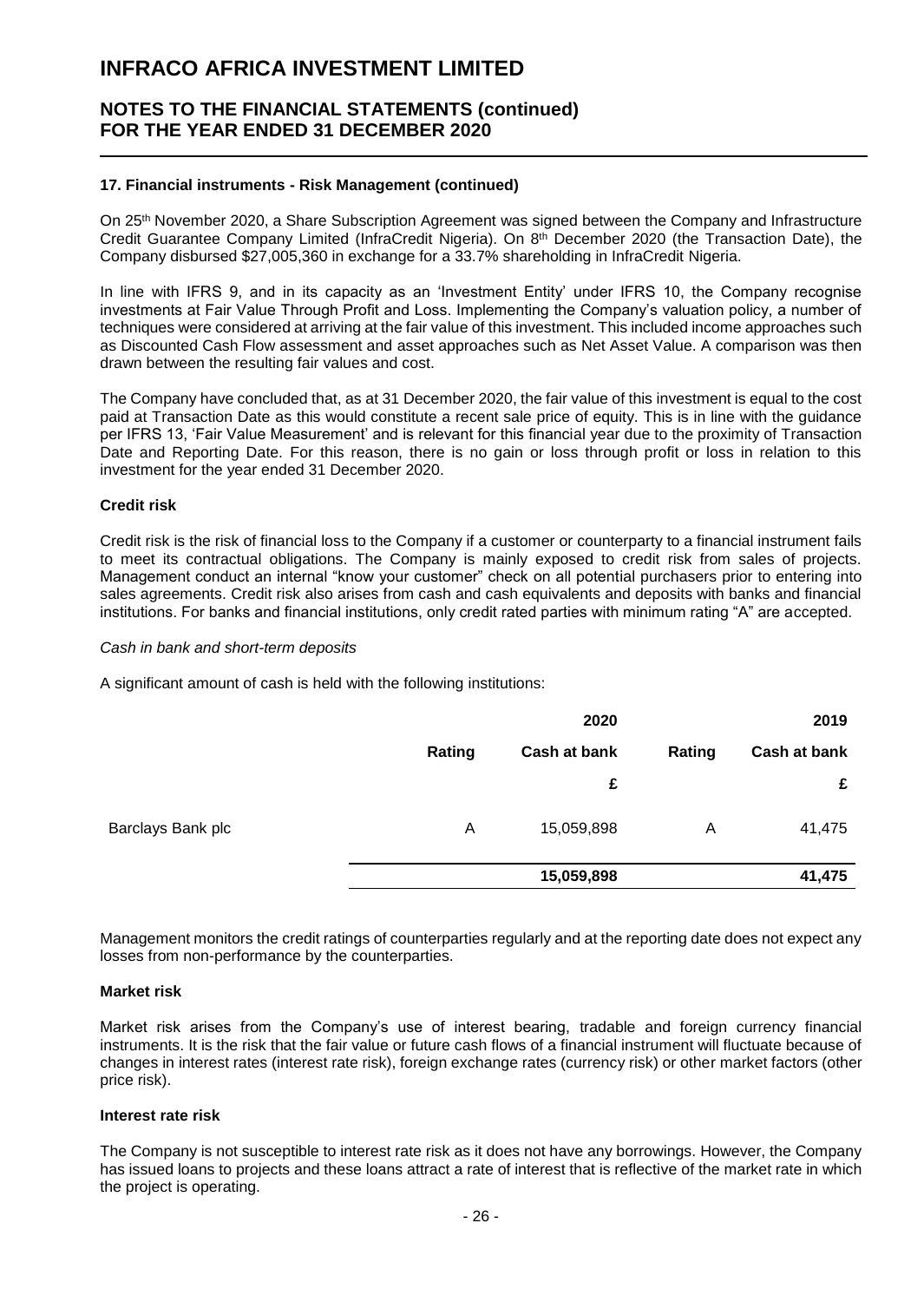### **NOTES TO THE FINANCIAL STATEMENTS (continued) FOR THE YEAR ENDED 31 DECEMBER 2020**

#### **17. Financial instruments - Risk Management (continued)**

#### **Foreign exchange risk**

Foreign exchange risk arises when the Company enter into transactions denominated in a currency other than their functional currency. Where possible, the Company will settle the liabilities in the foreign currency.

The Company also holds foreign denominated currency, United States Dollar (\$), in its bank accounts. At 31 December 2020, the Company held \$18,863,273 (2019: \$nil).

The effect of a 20% strengthening of the \$ against  $E$  at the reporting date on the \$ denominated cash balance at that date would, all other variables held constant, have resulted in an increase in post-tax loss for the year and decrease of net assets of £2,315,558 (2019: £nil). A 20% weakening in the exchange rate would, on the same basis, have decreased post-tax loss and increased net assets by £3,473,336 (2019: £nil).

#### **Liquidity risk**

Liquidity risk arises from the Company's management of working capital. It is the risk that the Company will encounter difficulty in meeting its financial obligations as they fall due.

The following table sets out the contractual maturities (representing undiscounted contractual cash-flows) of financial liabilities:

|                          | Up to 3<br>months | Between 3<br>and 12<br>months | <b>Between</b><br>1 and $2$<br>years | <b>Between</b><br>$2$ and $5$<br>years | Over 5<br>years |
|--------------------------|-------------------|-------------------------------|--------------------------------------|----------------------------------------|-----------------|
|                          | £                 | £                             | £                                    | £                                      | £               |
| At 31 December 2020      |                   |                               |                                      |                                        |                 |
| Trade and other payables | 243,018           |                               |                                      |                                        |                 |
| Grant payable            |                   |                               | 165,102                              |                                        |                 |
| Total                    | 243,018           |                               | 165,102                              |                                        |                 |
|                          | Up to 3           | Between 3                     | <b>Between</b>                       | <b>Between</b>                         | Over 5          |
|                          | months            | and 12                        | 1 and $2$                            | $2$ and $5$                            | years           |
|                          |                   | months                        | vears                                | vears                                  |                 |
|                          | £                 | £                             | £                                    | £                                      | £               |
| At 31 December 2019      |                   |                               |                                      |                                        |                 |
| Trade and other payables | 37,406            | 206,365                       |                                      |                                        |                 |
| Grant payable            |                   |                               |                                      |                                        |                 |
| Total                    | 37,406            | 206,365                       |                                      |                                        |                 |

#### **Capital Disclosures**

The Company's objectives when managing capital are to safeguard the Company's ability to continue as a going concern and safeguard the interest of shareholders.

The Company manages the capital structure and would make adjustments to it in the light of changes in economic conditions and the risk characteristics of the underlying assets. In order to maintain or adjust the capital structure, the Company may adjust its returns to shareholders or new share issues. The Company monitors its capital and assets requirements for activities on a monthly basis and manages its financing and capital accordingly.

The capital relates to equity which is wholly contained on the face of the Statement of Financial Position.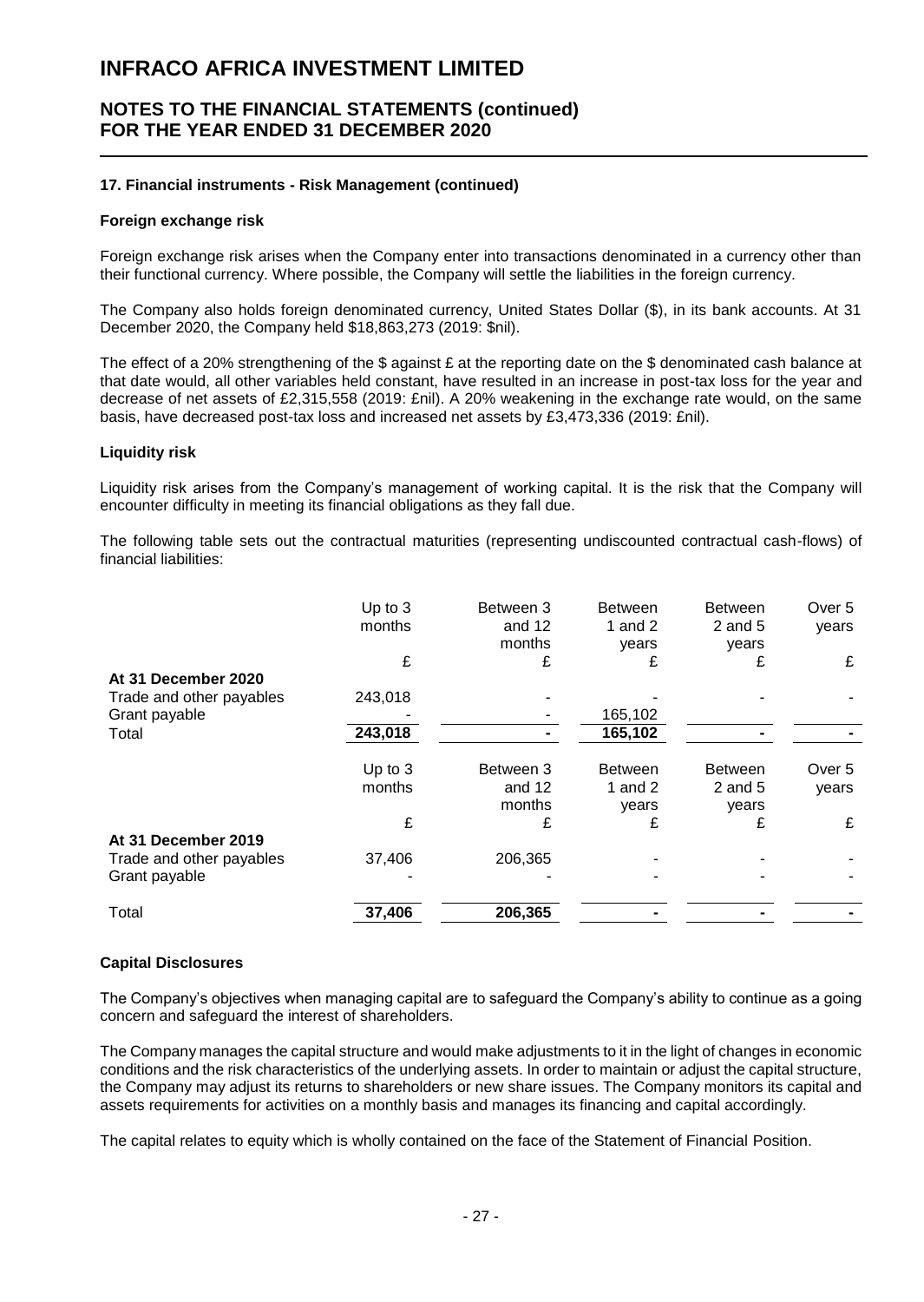### **NOTES TO THE FINANCIAL STATEMENTS (continued) FOR THE YEAR ENDED 31 DECEMBER 2020**

#### **18. Share capital**

|                                        | 2020       | 2019    |
|----------------------------------------|------------|---------|
| Allotted, called up and fully paid     |            |         |
| 38,052,130 ordinary shares of £1 each: | 38,052,130 | 112,130 |

During the year £37,940,000 Ordinary £1 shares were issued at par to the Company (2019: £112,129).

#### **19. Other financial commitments**

On 26 October 2020, the Company entered into a Convertible Loan Agreement with Africa GreenCo Group committing \$500,000 of funding to the Africa GreenCo project in Zambia. As at 31 December 2020, amount disbursed against this commitment was \$300,000 (2019: \$nil). This commitment is being funded by a returnable TA grant.

On 25 November 2020, the Company entered into a Share Subscription Agreement with Infrastructure Credit Guarantee Company Limited.

#### **20. Related party transactions**

The Board considers the following to be related party transactions

- transactions and balances between the Company and other PIDG companies; and
- transactions and balances with entities controlled by the Company's key management personnel

During the year, the Company paid expenses of £714,767 (2019: £206,365) to related parties. This is in relation to recharged project development costs, other operating expenditure and management fee charge.

|                        | 2020<br>£  | 2019<br>£  |
|------------------------|------------|------------|
| InfraCo Africa Limited | (714, 767) | (206, 365) |

The following balances were owed to related parties as at 31 December 2020 and were included in the Company's statement of financial position:

|                        | 2020       | 2019       |
|------------------------|------------|------------|
|                        |            |            |
| InfraCo Africa Limited | (152, 244) | (206, 365) |